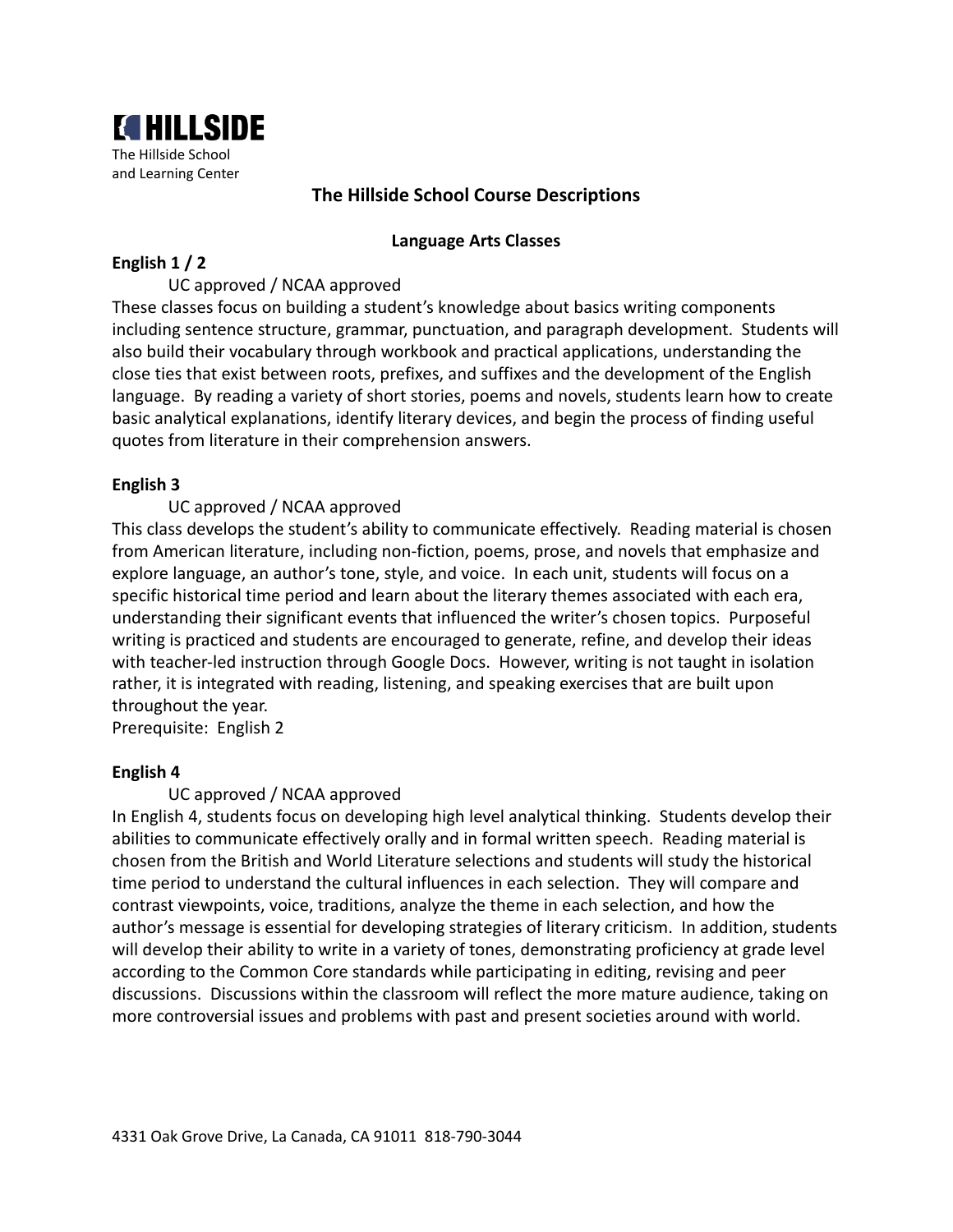#### **AP English Literature and Composition**

UC approved / NCAA approved / College Board approved Advance Placement English, Literature, and Composition is a college level course in fiction prose and an examination of language on a student's own ability to create meaningful, sophisticated prose for specific purposes and audiences. More particularly, it is the examination of how language means in the contexts of prose fiction, drama, and poetry. As such, students will study a variety of texts to discover the techniques (literary device and form / style and voice) an author uses to present his / her purpose to a particular audience. Beyond this 'indoctrination' into close reading, students will be asked to explore the historical, cultural, political, psychological, and spiritual contexts from which these pieces emerge. Prerequisites: None

## **AP English Language and Composition**

UC approved / NCAA approved / College Board approved Advanced Placement Language and Composition is a college level course in nonfiction prose and an examination of language on a student's own ability to create meaningful, sophisticated exposition for specific purpose and audiences. More particularly, it is the examination of rhetoric in both the classic and contemporary sense of the word. In Aristotelian terms, it is "the faculty of observing in any given case the available means of persuasion." As such, students will study a variety of texts to discover the most persuasive way (language and form / style and voice) an author has elected to present his / her purpose to a particular audience. In a decidedly more modern, if less precise context, it is the study of false language; language that misleads and distends, effects and exaggerates, ornaments and pretends. In short, we will feast on 'how' language means; how a speaker with knowledge of his audience and his subject will contextualize and develop his purpose using different expository patterns and specific elements of language.

Prerequisites: None Co-Requisites: None

## **Creative Writing**

UC approved / NCAA approved

Creative writing focuses on exploring different genres of writing, speaking, and listening to aid students in their creative writing expression. By evaluating the effectiveness of a well-written narrative, students will begin to understand the elements necessary for creating a written first-person experience. In addition, students will identify the steps to create unique, dynamic characters, follow the elements of plot and understand how to use dialogue effectively. Poetry will be used to show rhythm and pattern, and students will read various poetic styles, comparing their qualities and differences. By the end of the course, students will have created a portfolio with examples of each genre and style studied.

**Online English 1**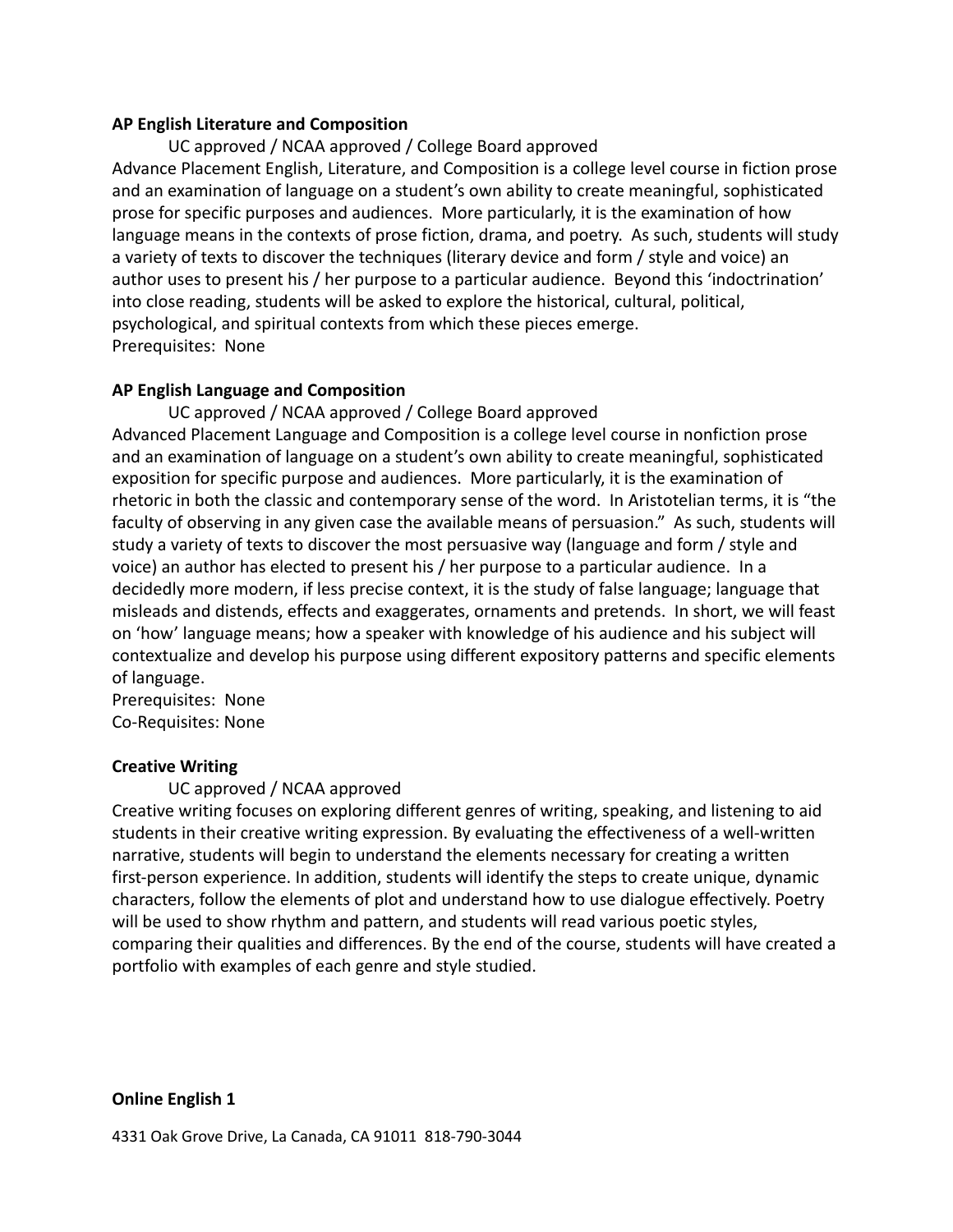## UC approved

English One's course theme is "SUSTAINABLE SELF" (encouraging students to connect who they are with what they are reading). Themes examined in this course are: The Quest for Identity, Coming of Age, Personal Transformation, Love, Courage, The Hero's Journey, The Individual vs. Society, Empathy, Good vs. Evil (human nature and the dark side). As a result of this course, students will analyze themes, characters and types of conflict in detail all the while relating the literature to real world issues.

English One focuses on the five elements of language arts: reading, writing, speaking/listening, and language. The course offers a wide range of challenging literature in the traditional genres of short story, novel, drama, essay, and poetry, but also includes a wide variety of informational

texts addressing 21<sup>st</sup> century literacy. A variety of writing modes are utilized (autobiography, biography, narrative, persuasive, expository, and reflective) while conventions of standard English are stressed: vocabulary, grammar, mechanics, punctuation, spelling and diction.

Students will learn how to find and incorporate outside sources (including interviews) and write a full-length literary, eight to ten page research paper known as the "Isearch". Each student is required to present their Isearch findings to the class as an expert on their topic (video presentation submission of themselves), similar to a modern TED Talk.

# **Online English 2**

# UC approved

English Two's course theme is "REFLECTING IN LITERATURE" (encouraging students to connect who they are with what they are reading). Themes examined in this course are: Personal Transformation, Love, Courage, The Hero's Journey, The Individual vs. Society, Empathy, Good vs. Evil (human nature and the dark side). As a result of this course, students will analyze themes, characters and types of conflict in detail all the while relating the literature to real world issues.

English two focuses on the five elements of language arts: reading, writing, speaking/listening, and language. The course offers a wide range of challenging literature in the traditional genres of short story, novel, drama, essay, and poetry, but also includes a wide variety of informational texts addressing 21<sup>st</sup> century literacy. A variety of writing modes are utilized (autobiography, biography, narrative, persuasive, expository, and reflective) while conventions of standard English are stressed: vocabulary, grammar, mechanics, punctuation, spelling and diction.

# **Online English 3**

# UC approved

English Three's course theme is "RESPONSIBLE SELF" (encouraging students to have social awareness and become socially responsible). Themes examined in this course are: Personal Transformation, The Importance of Good Character, The Struggle in Human Nature, The Individual vs. Society, Empathy, The Quest for Love, Good vs. Evil (human nature and the dark side). As a result of this course, students will analyze themes, characters and types of conflict in detail all the while relating the literature to real world issues.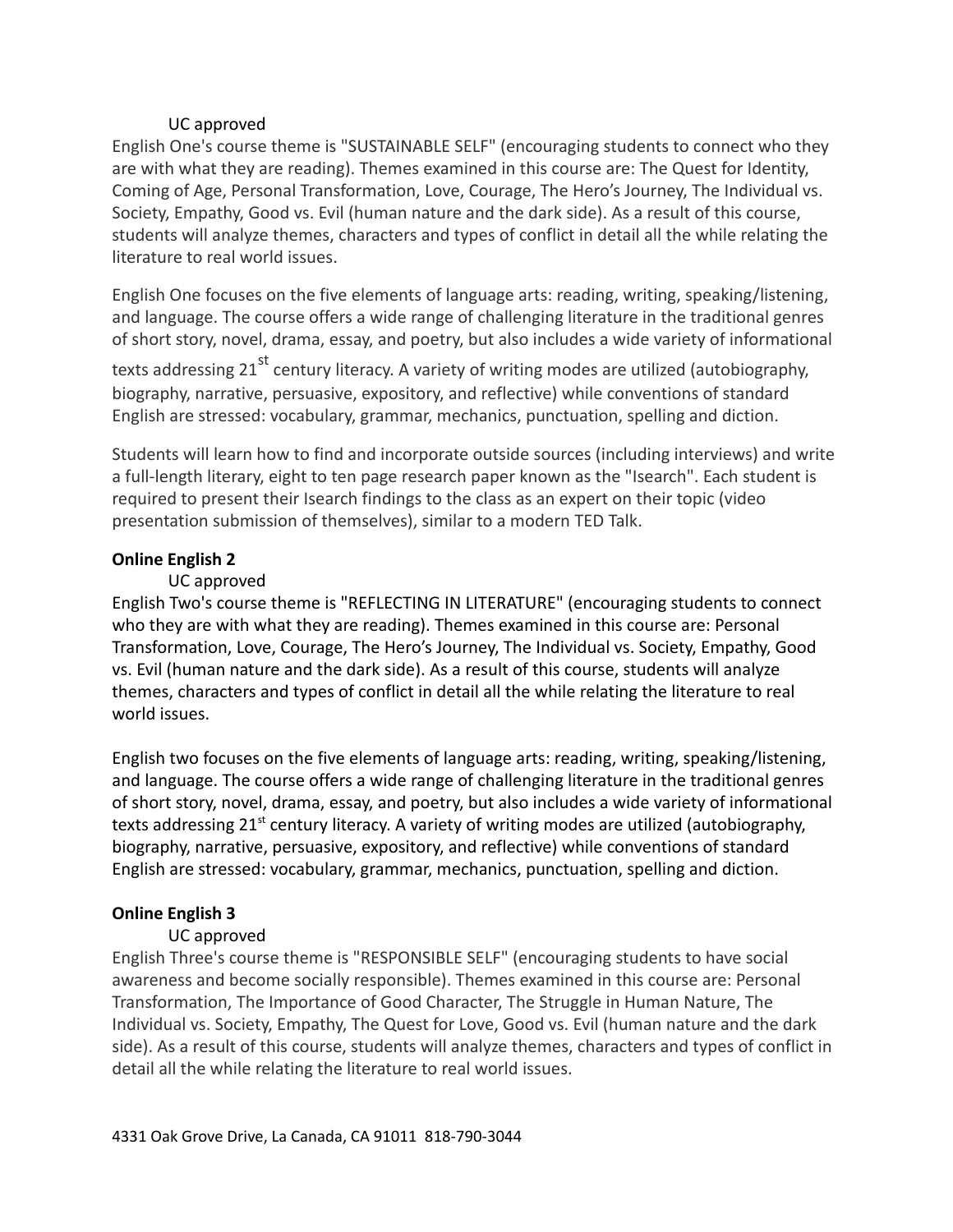English Three focuses on the five elements of language arts: reading, writing, speaking/listening, and language. The course offers a wide range of challenging literature in the traditional genres of short story, novel, drama, essay, and poetry, but also includes a wide variety of informational texts addressing  $21<sup>st</sup>$  century literacy. A variety of writing modes are utilized (autobiography, biography, narrative, persuasive, expository, and reflective) while conventions of standard English are stressed: vocabulary, grammar, mechanics, punctuation, spelling and diction.

## **Online English 4**

### UC approved

Theme – CONTRIBUTING SELF (Encouraging students to connect what they are reading with who they are and how they should give back).

Personal Transformation, Love, Courage, The Hero's Journey, The Individual vs. Society, Empathy, Understanding, Good vs. Evil (Human Nature and the Dark Side)

English Four focuses on the five elements of the language arts: reading, writing, speaking, listening, and critical viewing. The course offers a wide range of challenging literature in the traditional genres of short story, novel, drama, essay, and poetry, but also includes a wide variety of informational texts addressing 21<sup>st</sup> century literacy and real world skills. Character education forms an important basis for this course, expressed in service-learning projects that strengthen and expand on skills and ideas learned in the classroom. English Four stresses evidence-based thinking, as well as writing, speaking, and study skills. Instruction and practice in writing concentrate on a variety of writing modes (narrative, persuasive, expository, and reflective) and teach the conventions of Standard English: vocabulary, grammar, mechanics, punctuation, spelling and diction.

The senior research paper and project is a standard in this course. This final research paper is the culmination of every seniors' research effort throughout the second semester. Every student will (i) organize their thoughts in what they have studied; (ii) demonstrate they have a good understanding of their chosen area of research; (iii) demonstrate what their research has entailed; (iv) convey to the school what they have learned from their efforts and how it fits into a broader context. The research paper consists of 10-12 pages, typed, in MLA format. During the last week of school, every student will present their research (4-5 minutes with visual aide) to the school in lieu of a final exam.

#### **Online Creative Writing**

## UC approved

Over the course of the year, students study, analyze and write personal narratives (quarter 1), poetry (quarter 2), fiction (quarter 3) and screenplays (quarter 4). Effective pre-writing, rough draft and final draft techniques are examined in order for students self-monitor prior to publishing their work electronically. Literary devices pertinent to each of the four genres is emphasized.

Creative Writing gives students strategies and practice in writing poetry, prose, and criticism. Through large and small groups, students discuss the aesthetic values of word choice, the importance of criticism, and the demands of finding one's voice. Students will also acquire tools for improving their writing skills including: writing process (pre-writing, drafting, peer editing,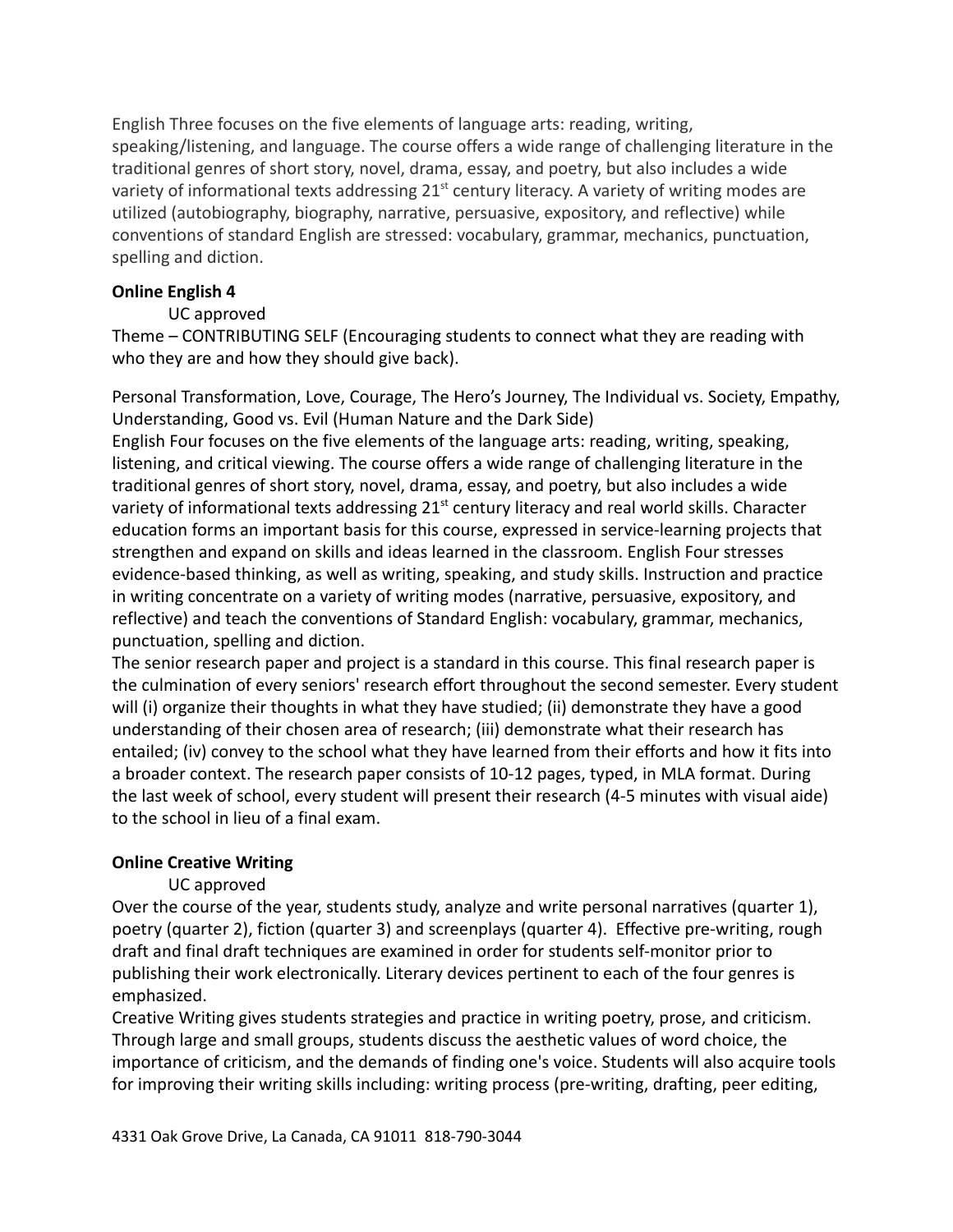editing, proofreading, and publishing), close reading, writing exercises, and correct mechanics and grammar use.

Other possible writing projects include: genre fiction (Sci-fi, Fantasy, Western, Horror, Romance, Mystery, Crime), graphic novels (aka comic books), playwriting, screenwriting, creative non-fiction, journalism, reviews (books, films, video games, etc.) and new media writing including blogging, tweeting, and hypertext/hyperlink. The learning process and outcomes will emphasize the conventions and forms of each genre, the writing process and revision, the workshop model of critique, the mechanics of writing, critical and creative reading of successful works, and how audience affects tone, diction, and style.

The overall purpose of the course is to study the components of fiction such as dialogue, plot, character development, world-building, and point of view through short stories, poetry, novel selections, and creative non-fiction. Students will analyze these features as different authors use them across a variety of genres. After thorough analysis (written and oral), students will work to develop a portfolio of authentic literary works of their own where they purposefully use each of these elements. Students will use these elements throughout their portfolios and will also submit multiple drafts, revise, and edit work in order to ready pieces from their portfolios for submission. Their portfolio should consider the basics of the story: stakes, time and place, subplots, pace, and endings as well as a theme. Students will also study the hero's journey and the structure of the mythic journey and will work to integrate this structure into the journeys of their protagonists.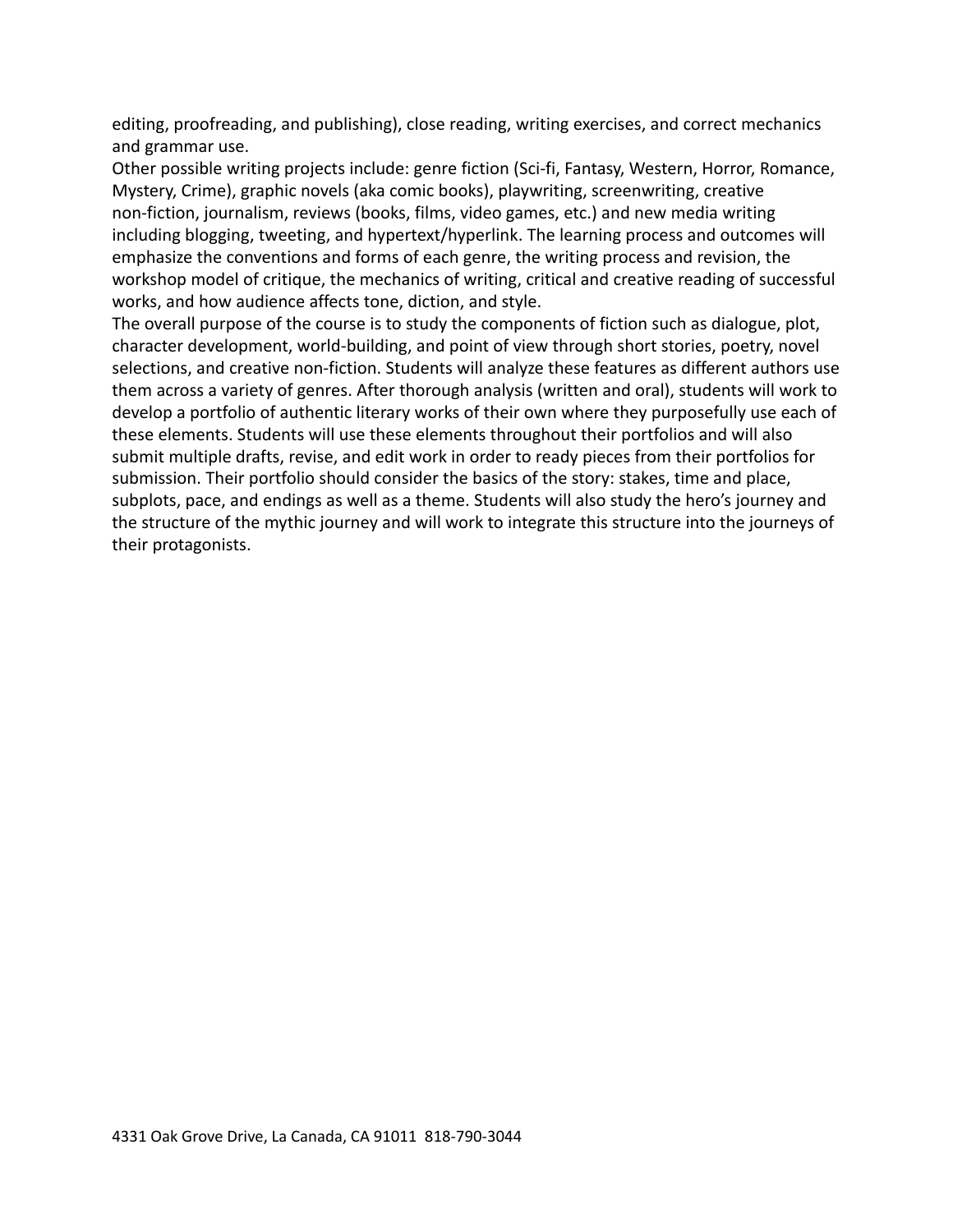## **Math Classes**

## **Algebra 1**

UC approved / NCAA approved

This course is the first course in the "College Preparatory Math" Sequence covering the full year of Algebra 1. Topics covered are: the number line, operations with rational numbers, linear equations and inequalities, graphing of points and lines in coordinated planes, systems of linear equations, operations of polynomials and radicals, rational exponents, and quadratic equations. Prerequisite: a grade of "C" or better in Pre Algebra, recommendation of current math teacher, and recommending score on appropriate diagnostic test.

# **Geometry**

# UC approved / NCAA approved

This is the second course in the college preparatory sequence and includes concepts of points, lines, planes, angles, perpendicular and parallel lines, polygons, congruence, similarity, types of quadrilateral, logical deduction and proofs, right triangle relationships, circles and their parts, area, volume, constructions, loci, and coordinate geometry and transformations. Recommendation: Grade of "C" or better in Algebra I or Algebra I B.

# **Algebra II**

# UC approved / NCAA approved

This course is a continuation of Algebra 1 and is necessary to prepare the student for advanced mathematics. This course integrates a quick review of Algebra 1, expansion on the content introduced in Algebra 1, and an introduction into new topics. Emphasis is placed on abstract thinking skills, the function concepts, graphs, and the algebraic solution of problems in various content areas. These content areas include quadratic equations, systems of equations, logarithmic and exponential functions, polynomials, rational algebraic expressions, sequences and series, the complex number system, and trigonometry.

Prerequisite: Passing grade in Algebra I; grade of "C" or better recommended. The use of a scientific calculator is recommended for this course.

## **Advanced Math Topics**

# NCAA approved

This course offers a fourth year in math that reinforces concepts learned in Algebra 1, Geometry, and Algebra 2 and integrates them in preparation for a college level math class. The goal of the course is to awaken the students' natural mathematical abilities and direct their intellectual curiosity to how math can be used to quantify concepts in many different subjects, including chemistry, physics, astronomy, law, music, sports, and technology. The algebraic skills and concepts learned in this course are developed and used in a wide variety of problem-solving situations. Topics include the foundations and fundamentals of number systems, equations and inequalities, functions and their graphs, polynomial and rational functions, exponential and logarithmic functions, trigonometric functions, trigonometric identities and equations, applications of trigonometry, relations and conic sections, systems of equations and inequalities, integer functions, and probability.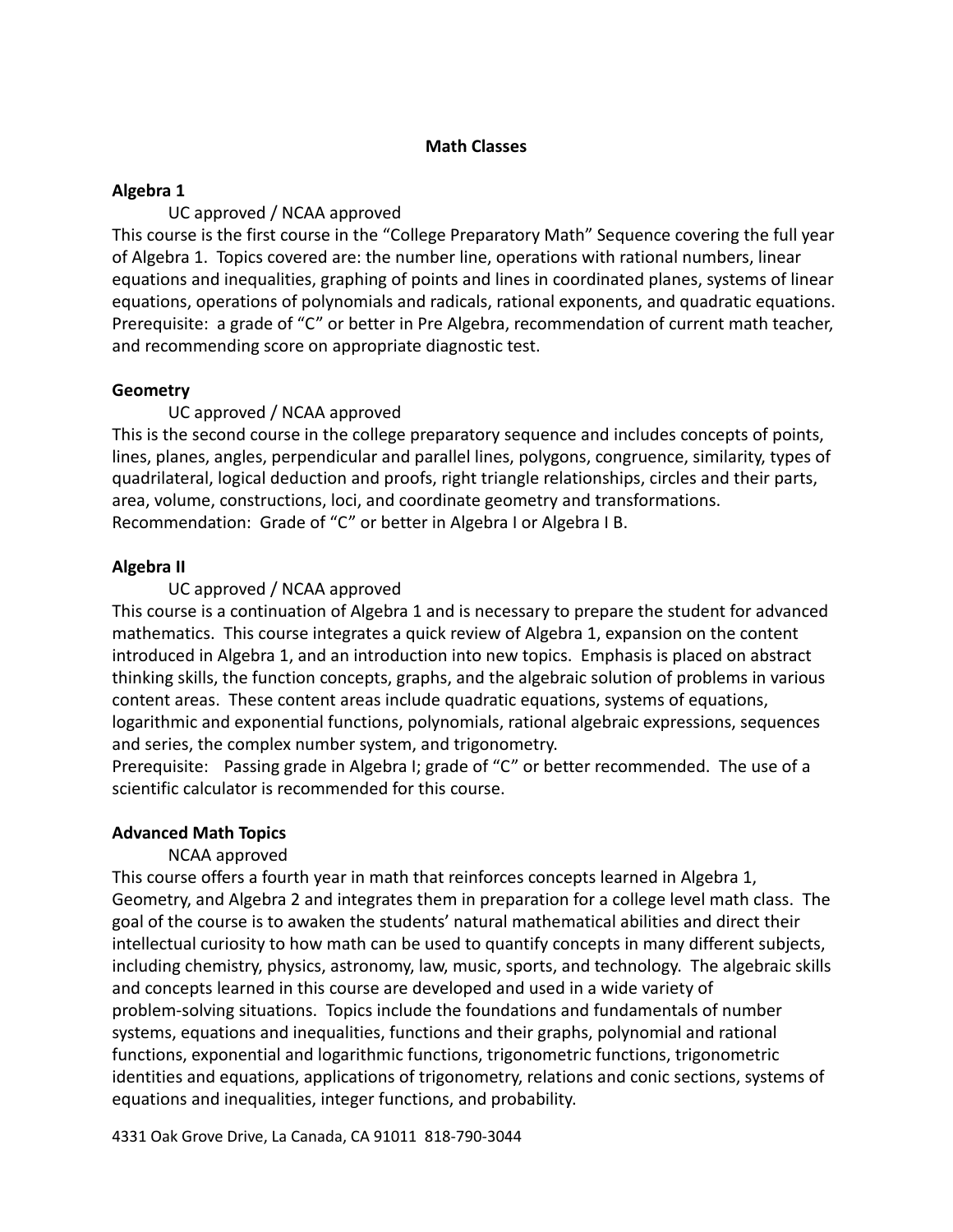### **Pre-Calculus**

## UC approved / NCAA approved

This course is designed to prepare the serious student of mathematics for the study of precalculus and calculus. Topics covered are basic algebra concepts, analysis of functions and techniques for graphing polynomial, rational, radical functions, limits of functions and introduction to calculus.

Prerequisite: A grade of "C" or better in Algebra II, recommendation of current math teacher, and recommending score on appropriate diagnostic test. A grade of "B" or better in Algebra II is highly recommended.

## **Applied Calculus**

## UC approved

Applied Calculus is a year-long course using an applied approach to the mathematical concepts. The concepts include but are not limited to functions, limits, derivatives, differentiation and the applications of the derivatives, exponential and logarithmic functions, multivariate functions and trigonometry concepts needed for science and engineering. The teacher will present the mathematical concepts using the practical examples in the textbook. In addition, the teacher will contribute other examples. Students will create a practical model that also represents the concept as part of the evaluation process. Exams, quizzes, textbook exercises, and group work are part of the class.

### **College Prep Math**

This course prepares students for the math placement exam upon entering college. Topics covered are basic math/arithmetic, algebra, geometry and advanced math topics including trigonometry. Students review topics they learned in all previous math courses in which they were enrolled. Then practice tests are given in each area to assess their knowledge and retention. Students are also given the opportunity to perform the assessments with a similar setting they would expect during the placement exam such as the use of scratch paper and no calculator. Students advance topics based on their level and abilities.

#### **Algebra Review**

This course is designed to reinforce topics covered in Algebra 1. Students who successfully completed Algebra 1 but still require or prefer another year to review the topics so that the information is retained choose this course. See description of Algebra 1 above.

## **Geometry Concepts**

This course is designed to reinforce topics covered in Geometry. Students who successfully completed Geometry or choose not to take Geometry, but still require or prefer another year to review the topics so that the information is retained choose this course. See description of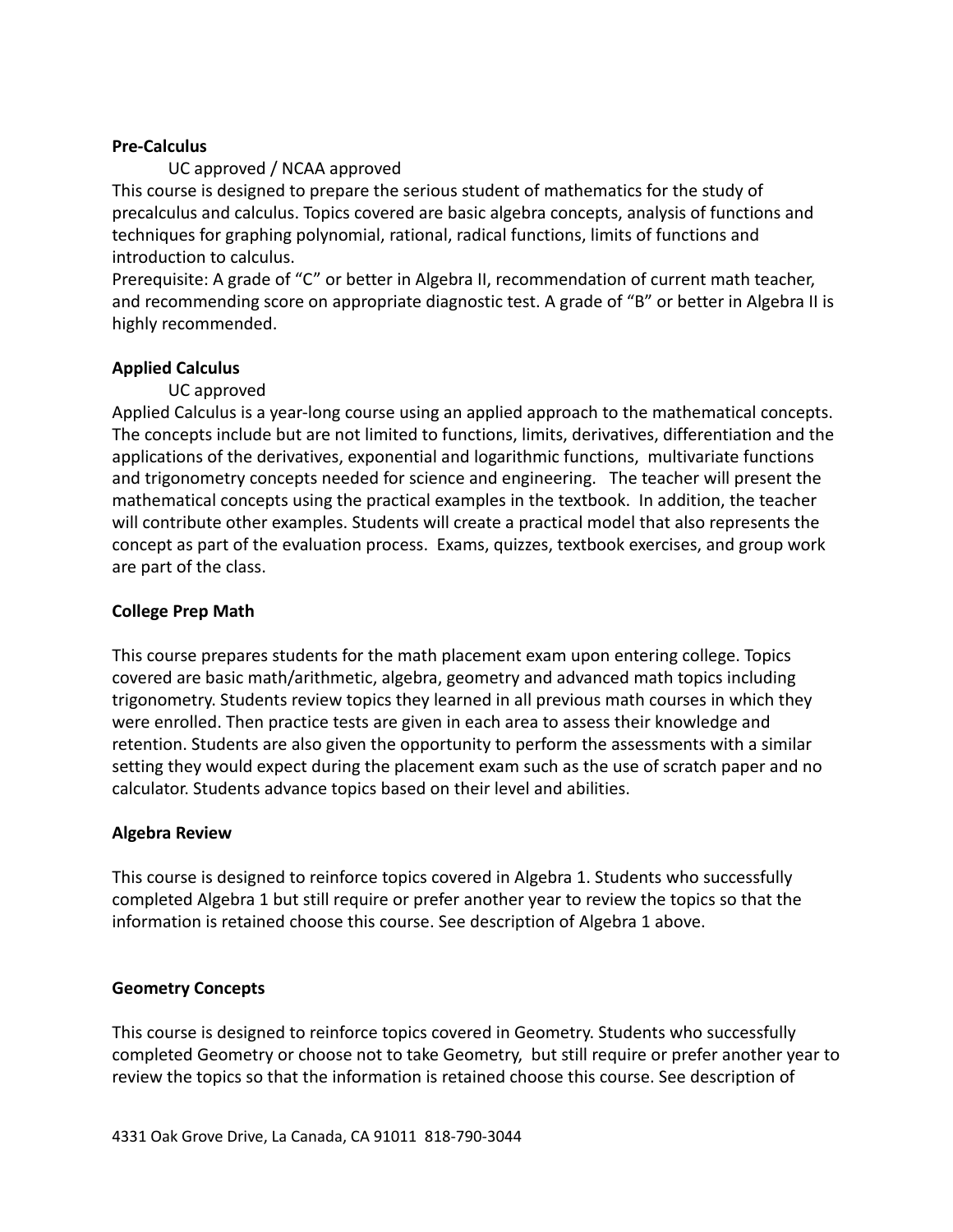Geometry above. Students who have not completed Geometry learn the basics of Geometry without complex applications but still review the content standards.

## **Statistics**

# NCAA approved

Students learn statistical concepts and learn their applications in many disciplines including social sciences, math, and science. Probability, data and data collection, distributions, variance, confidence intervals, hypothesis tests, inference of data and regression models are under investigation in this course.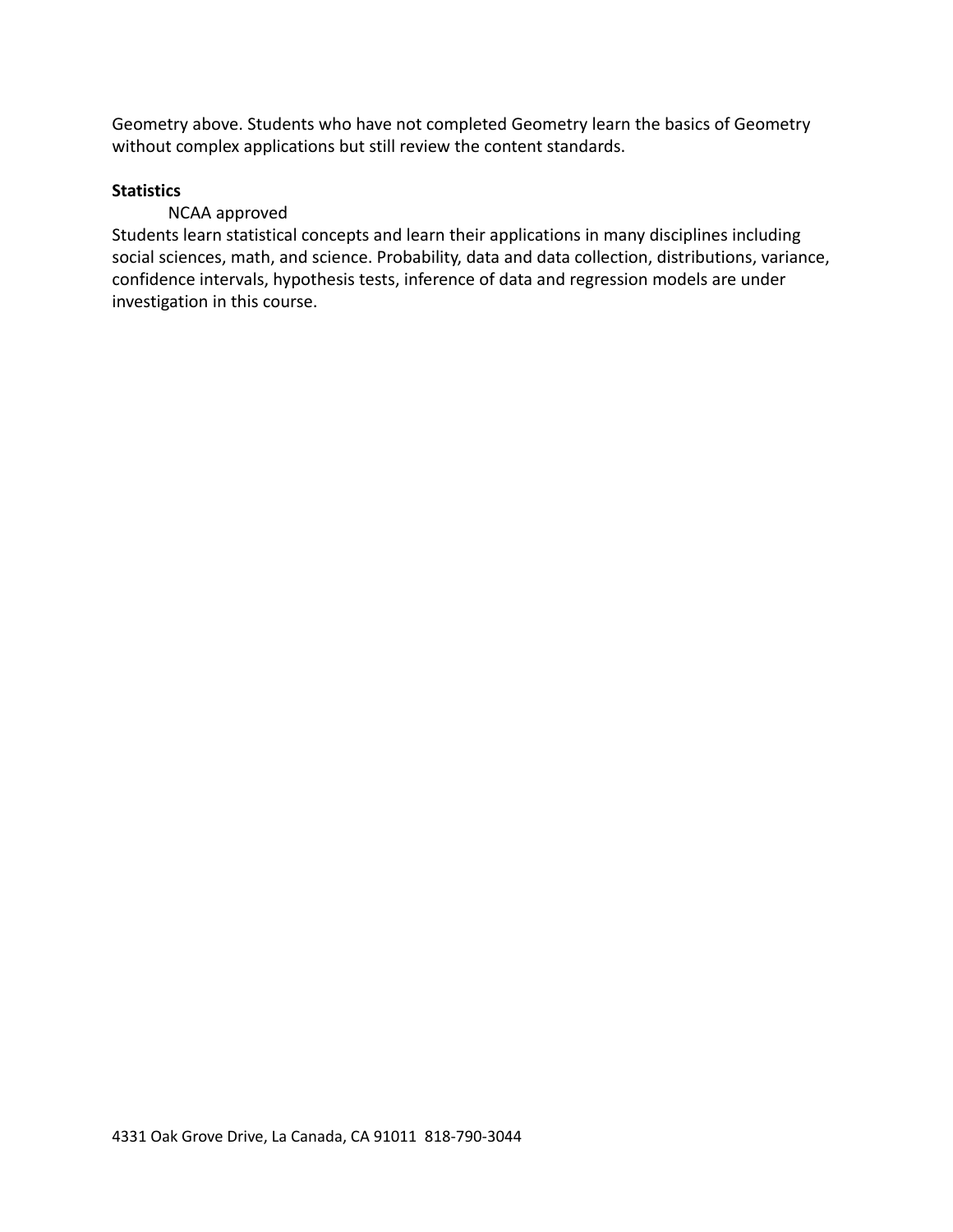### **Science Classes**

### **Biology**

## UC approved / NCAA approved

This is a laboratory science course that covers topics of the California State standards. These topics include identifying the basis of life, applying genetics, understanding the interrelationships of the environment and the organisms, classifying organisms, discovering the functions and importance of the human organ systems. Laboratories are designed to enhance student learning through observation and experience by means of hands-on activities. Prerequisite: None

## **AP Biology**

UC approved / NCAA approved / College Board approved The Advance Placement Biology Course is designed for students to have a solid foundation in an introductory college level course in Biology. It is equivalent to a two-semester college introductory course usually taken by Biology majors during their freshman year. This course is for students who are highly motivated and have a strong interest in science. The major topics of study include biochemistry, cells, cellular energetics, genetics, evolution, classification, organisms' structure and function and ecology. It will be based on the College Board AP Biology "Four Big Ideas", enduring understandings, and science practices to assist the students to better understand the study of life and appreciate how these concepts and principles work together in a complex biological world. The class will be taught a combination of discussions, activities, projects, and laboratory activities. This course will allow students to participate in the learning process by using techniques and strategies that scientists use to apply and problem solve scientific problems or inquiries. At the completion of this course, students are expected to take the College Board's AP Biology exam. Some students may earn college credit if they earn high enough marks on this exam. In class, the format of each chapter test is similar to the AP Biology exam. Students are expected to demonstrate critical thinking skills through their answers to both multiple choice questions and essay questions each chapter. Prerequisites: Biology and Chemistry Co-Requisites: None

## **Chemistry**

## UC approved / NCAA approved

This laboratory science course in chemistry covers and exceeds topics of the California State standards. These topics include: understanding elements, component distribution of electrons, protons, and neutrons during chemical reactions, balancing chemical equation and basic quantitative analysis. Laboratories are designed to predict, observe, and evaluate these changes. Instruction is given in laboratory safety, scientific observation, instrument use, accurate measurement, and proper handling and disposal of chemicals. Laboratory investigations demonstrate chemical reactions, changing states of matter, equilibrium, solubility, precipitation, acids and bases, electrochemistry, and thermodynamics.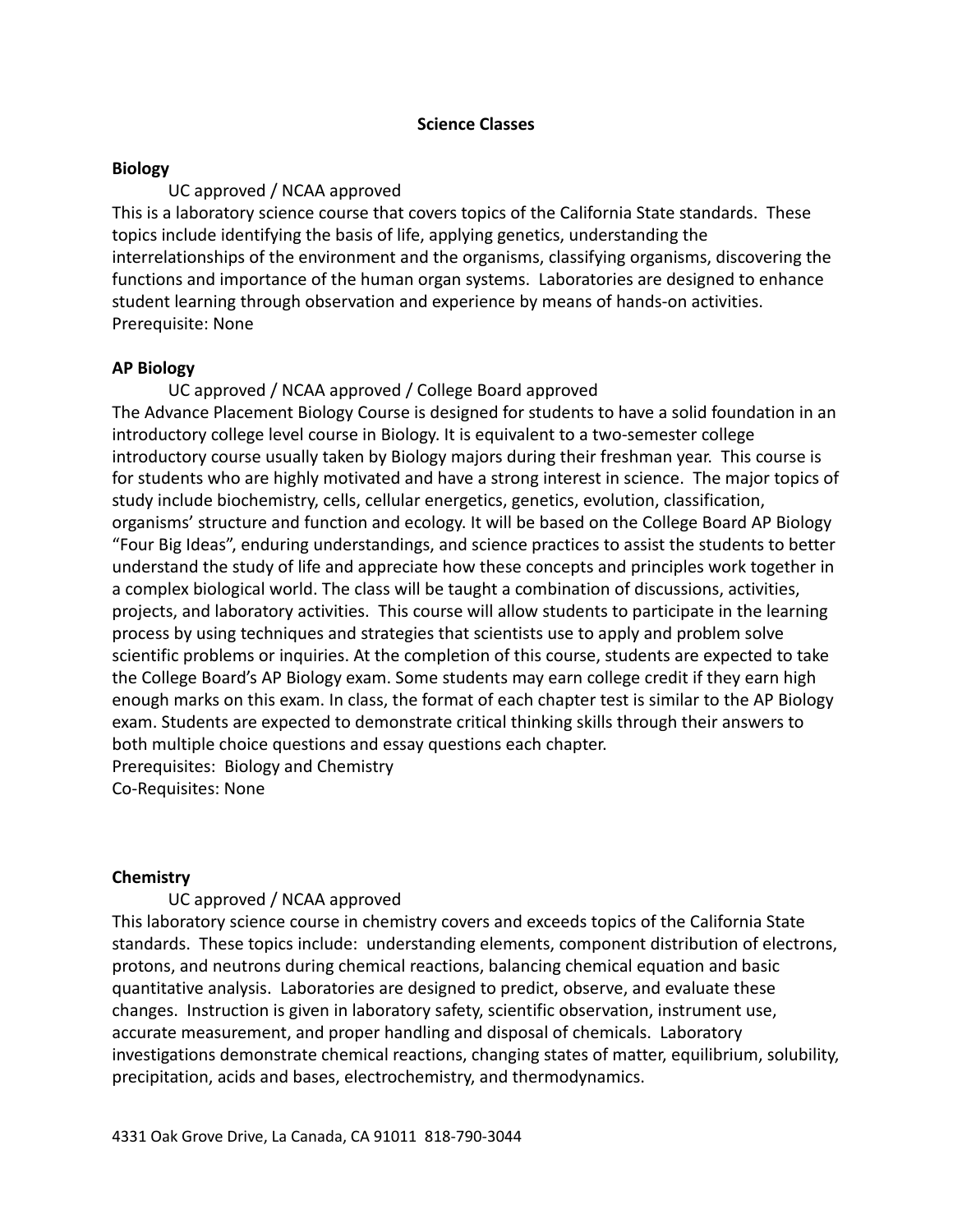Recommendation: Grade of "C" or better in Algebra I; currently enrolled in or having completed Algebra II.

## **Physics**

UC approved / NCAA approved

This is a laboratory science course in Physics that includes topics of the California State Standards. These topics include but are not limited to kinetic motion, Newton's laws, motion and forces, conservation of energy and momentum, heat and thermodynamics, waves and electric and magnetic phenomena.

Recommendation: Grade of "C" or better in Algebra II and Chemistry.

# **Geological Sciences**

# UC approved

This geological science course is designed to give students an understanding of the physical aspects and processes of Earth. Students will learn how geology is a multidisciplinary science that pulls from chemistry, biology, and physics to understand and explain Earth's physical systems. This course will explore how we are affected by these processes and how the Earth is a dynamic system. Student's scientific curiosity will be engaged in the form of course lectures, teacher- and student-led discussions, hands-on classroom laboratory activities, and field trips. Classroom lectures and discussions are intended to provide students with a basic understanding of geologic topics including: minerals, rocks, fossils, geologic time, plate tectonics, weathering and erosion, fluvial processes, coastal processes, aeolian processes, earthquakes, volcanoes, mass wasting, and planetary geology. Course lab activities will include lab reports; use of hand samples to identify minerals, rocks, and fossils; and the use of computers and open source programs to investigate geologic processes. Lab activities will typically be done with one to two lab partners. This encourages students to learn how to interact with others to solve complex problems. The state of California provides a natural laboratory for students to see Earth processes in action, find examples of many geologic phenomena, and observe the causes and effects of a dynamic planet. To further the student's enrichment of geology topics, one or more field trips may be included throughout the course. These field trips may include a visit to the Caltech seismology lab (earthquakes), La Brea Tar Pits (fossils), JPL (planetary geology), and various local points of interest to see geology in the field. At the end of the course, students will have an understanding of how Earth's systems work, be able to engage in scientific communication as it relates to Earth systems, and be able to formulate hypotheses and use the scientific method to navigate scientific curiosity. This course is intended to help prepare students for the expectations of college level science courses.

# **Geology**

# UC approved / NCAA approved

This is a course in Geology that covers the California State Standards. The topics include: understanding weather and climate, volcanoes, earth structure, crystals, types of rocks and the rock cycle, Plate Tectonics, Earthquakes, the Planets and other heavenly structures, water bodies and maps. The class is not a UC approved laboratory class, but strategies will include simple laboratory activities that involve measurement, graphing, analysis and movement.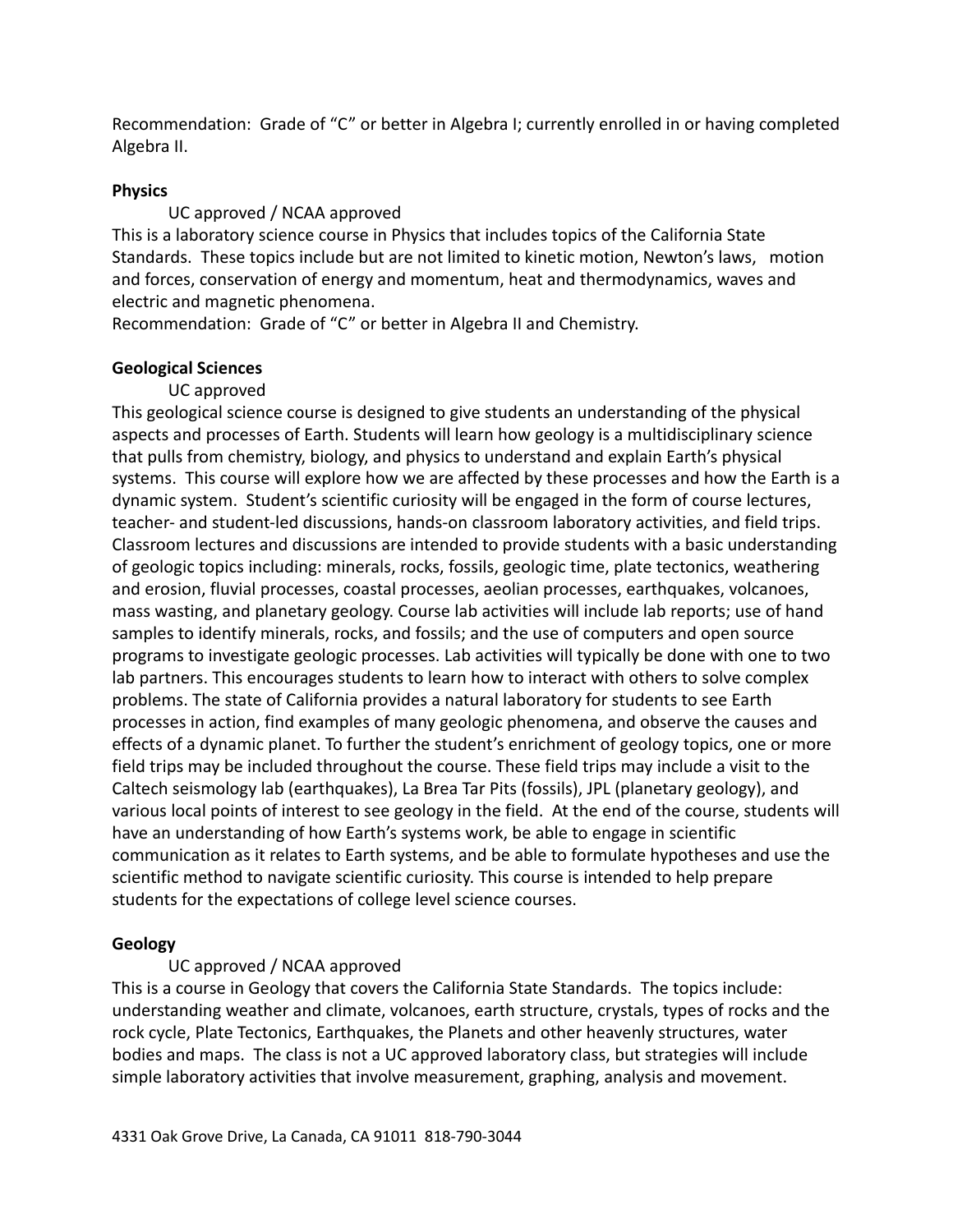Recommendation: Current enrollment in Geometry or Algebra 2 is strongly recommended with the recommendation signature of science teacher.

### **Life Science**

### UC approved / NCAA approved

This is an introductory course that covers the California State standards in Science. The topics include: understanding in both the microscopic and macroscopic aspects of life. In addition, a deeper study and focus on the chemistry of life, cell, cellular processes, human biology, taxonomy, evolution and ecosystems. The course is not a U.C. approved laboratory course, however it will include laboratory activities.

### **Physical Science**

## UC approved / NCAA approved

This is an introductory course that covers the Common Core Standards in Physical Science. The topics include but are not limited to: the basic principles of chemistry, physics, motion, vectors, electricity, sound, light, atoms and molecules, compounds, mole, physical and chemical changes, organic compounds and chemical equations. This course is not a U.C. laboratory course, however it will include laboratory activities to enhance understanding of the concepts.

## **Online Biology**

### UC approved

The Biology Course is designed for students to have a solid foundation in high school level Biology class. This course is for students who have to satisfy the Biological Science Laboratory requirement for High School graduation. This course is designed as an online/hybrid (online remote teacher and face to face teacher) class. Most of the information, requirements, and supplemental materials are found online in the teacher website. Some laboratory activities and presentations will be done in a physical classroom due to laboratory equipment requirement or evaluation purposes. The major topics of study include biochemistry, cells, cellular energetics, genetics, evolution, classification, organisms' structure and function and ecology. It will be based the California Content Standards in High School Biology and the Common Core State Standards for High School Life Science. The course will be taught a combination of discussions (rich multimedia presentations, videos, etc.), activities, projects, and laboratory activities. This course will allow students to participate in the learning process by using techniques and strategies that scientists use to apply and problem solve scientific problems or inquiries. Students are expected to demonstrate critical thinking skills through their answers to both multiple choice questions and essay questions for each chapter. Assessments

The purpose of this course is to satisfy the Biological Science Laboratory requirement for High School graduation. The course is designed to prepare students for College Biology. This online/hybrid course is designed for students who can work independently and in a group. Each student will perform laboratory experiments appropriate for this course as listed in the Course Schedule portion of this Syllabus. The major topics of study include biochemistry, cells, cellular energetics, genetics, evolution, classification, organisms' structure and function and ecology. It will be based the California Content Standards in High School Biology and the Common Core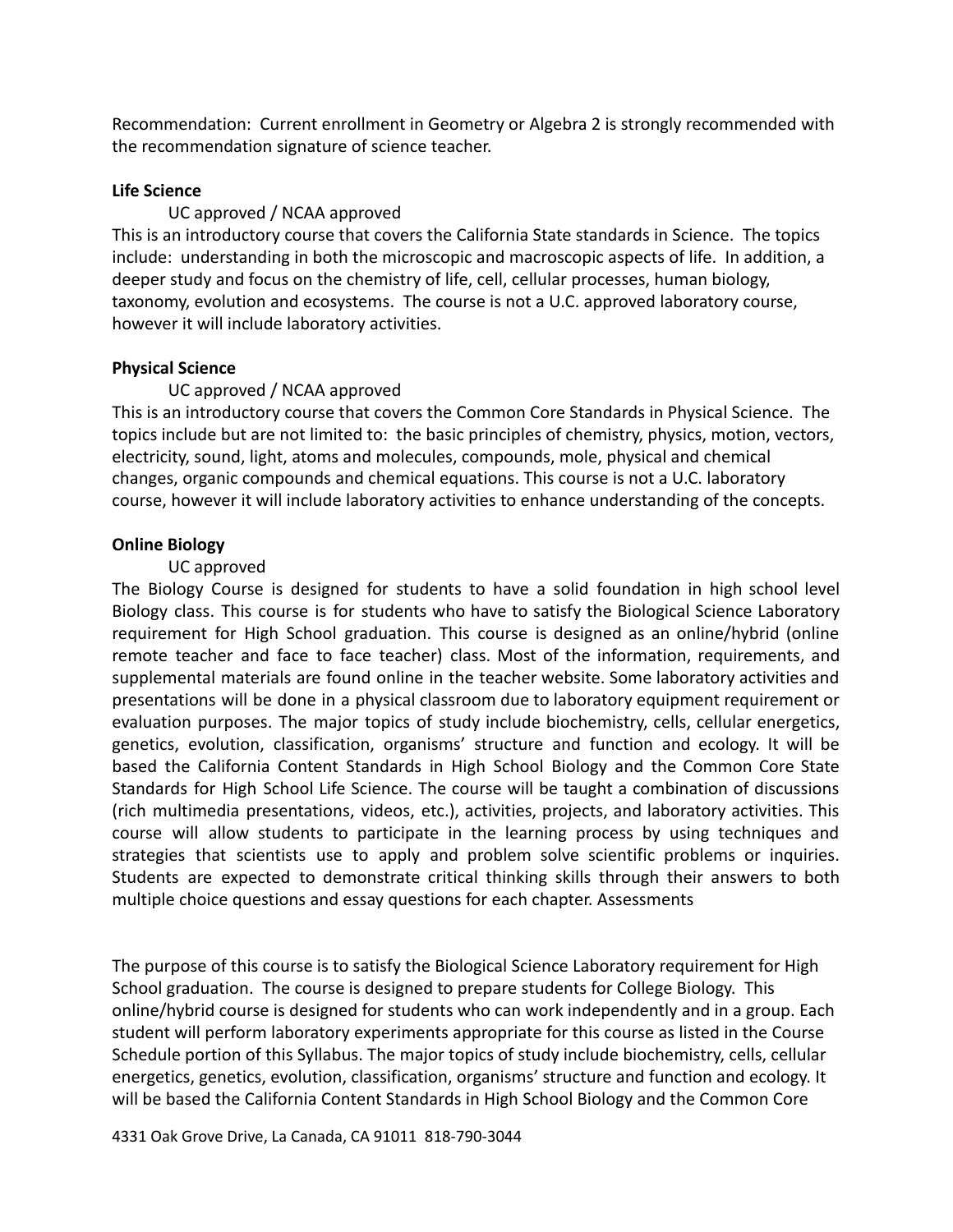State Standards for High School Life Science. They will know the applications of the information that will be taught to them. This course will allow students to use techniques and strategies to solve scientific problems or inquiries. They will follow all safety procedures and conduct the experiments according to the procedure presented. The students my, at times, create their own procedure to prove their hypothesis to solve for a specific problem and derive conclusions based on their data and observations. They will create laboratory reports or scientific papers and will be required to share and communicate their results to the class in an online or face to face setting. They will be able to understand the relationship of the external world to the internal processes in each organism. Students will understand and remember the concepts and will be able to find a connection between the concepts and the importance of each one in a holistic way.

### **Online Chemistry**

### UC approved

Chemistry is devoted to the study of how matter is categorized, how matter reacts, atomic and molecular theories, causes of chemical reactions, and the properties and structure of matter. This course provides opportunity for students to develop scientific process skills, laboratory techniques (3 hours/week in a classroom setting), and an understanding of the fundamental principles of chemistry through the use of technology. In addition, students enrolled in this course are expected to: (1) gain an understanding of the history of chemistry, (2) explore the uses of chemistry in various careers, (3) investigate chemical questions and problems related to personal needs and societal issues, (4) learn and practice laboratory safety, and (5) use mathematical problem solving.

The Chemistry course is designed for any student who needs to satisfy the Chemistry Laboratory requirement for high school graduation. This course is designed as an online/hybrid (online remote teacher and face to face teacher) class. Most of the information, requirements, and supplemental materials are found online on the teacher's website. Most of the laboratory activities and presentations will be done in a physical classroom due to laboratory equipment requirement or evaluation purposes (about 3 hours per week of face to face time between student and teacher). The topics addressed in the course will follow the California Science Content Standards for Chemistry including matter and energy, atomic structure, the periodic table, ionic/covalent bonds, the mole, stoichiometry, gas laws, acids/bases, chemical reactions, and nuclear chemistry.

The course will be taught in conjunction with online class discussions, multimedia presentations, videos, online simulations, group activities, projects, and laboratory activities. The course is designed to allow students to participate in the learning process by using techniques and strategies that scientists use to apply and problem solve scientific problems or inquiries. The students enrolled in the course are expected to demonstrate critical thinking skills through chapter assessments (consisting of both multiple choice questions and essay questions) and laboratory activity write-ups.

The laboratory component of the course will be completed in a classroom setting (with face to face time with the students and the teacher) approximately a total of 3 hours per week. Many of the labs for the laboratory component will consist of inquiry lab activities (approximately 2 per unit) which will be designed and conducted by the students (in the classroom setting). Supplemental labs and individual/group activities will be completed as a portion of the online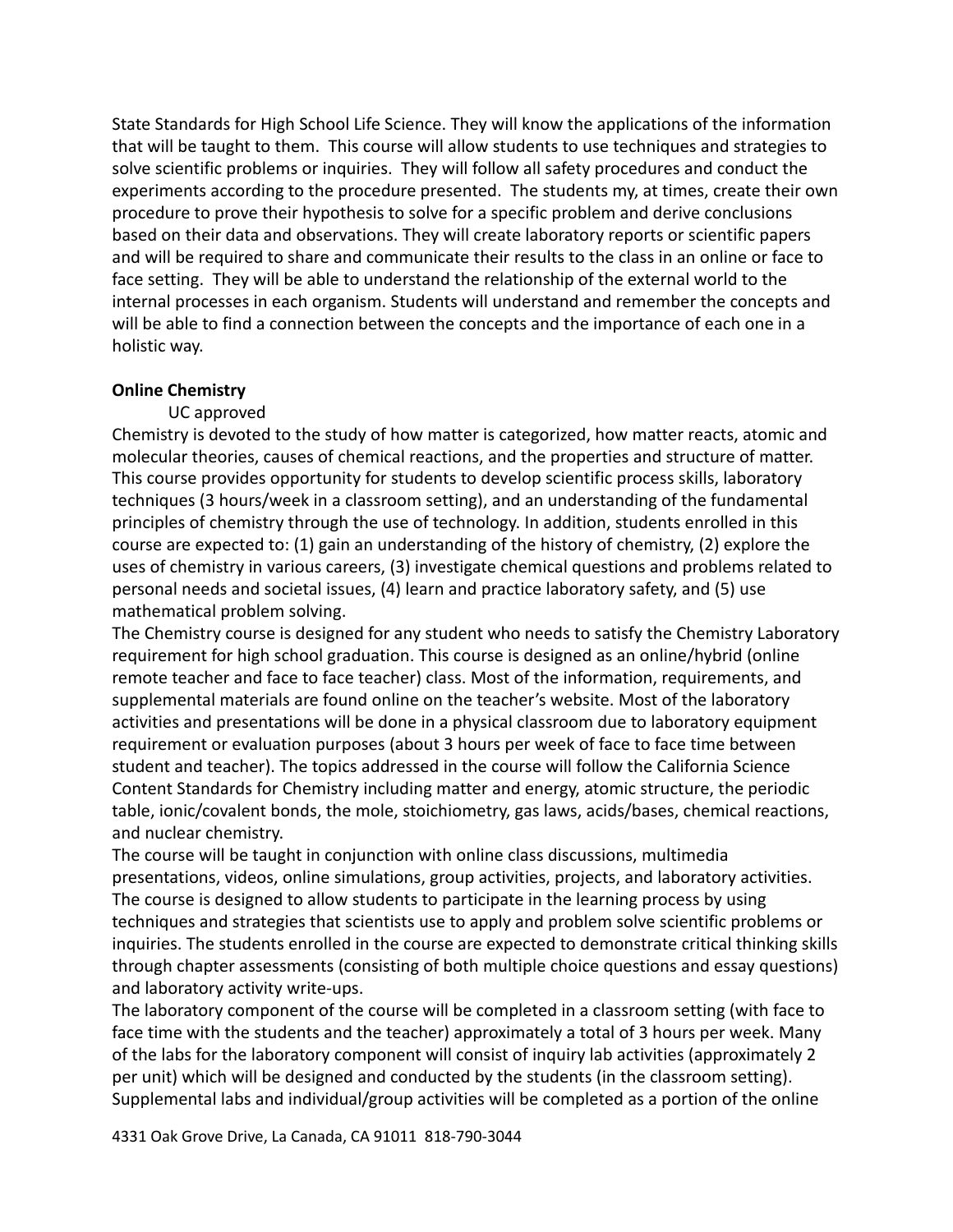component of the class. The supplemental labs and activities are designed to deepen and reinforce the concepts of each unit of study. Through the in-class lab activities and the online lab portion of the course, the students will write scientific lab reports (lab write-ups) to demonstrate their knowledge and understanding of the concept(s) addressed including their testable hypothesis, data collected, graphs/charts, data analysis, discussion of their results, and a logical/valid conclusion. For the online labs and activities portion, the students will participate in online discussions and forums to share their results in a small scientific community. Some of the supplemental labs will require visual representations including Google Docs presentations and video presentations.

#### **Social Science Classes**

#### **World History**

#### UC approved / NCAA approved

This course examines the major turning points in shaping the modern world from the 18th Century to the present. Students will review the rise of democratic ideas studied in the 7th grade and will connect these ideas to the major world events of the last five centuries. Students will have the opportunity to study major issues, such as representative forms of government, nationalism, imperialism, and the wars of the 20th Century in-depth. Prerequisite: None

#### **Online World History**

#### UC approved

The goals of this class are to introduce students to cultural, economic, political, and social developments that played a fundamental role in shaping the world in which they live. Without this knowledge, we would lack the context for understanding the development of contemporary institutions, the role of continuity and change in present-day society and politics, and the evolution of current forms of artistic expression and intellectual discourse.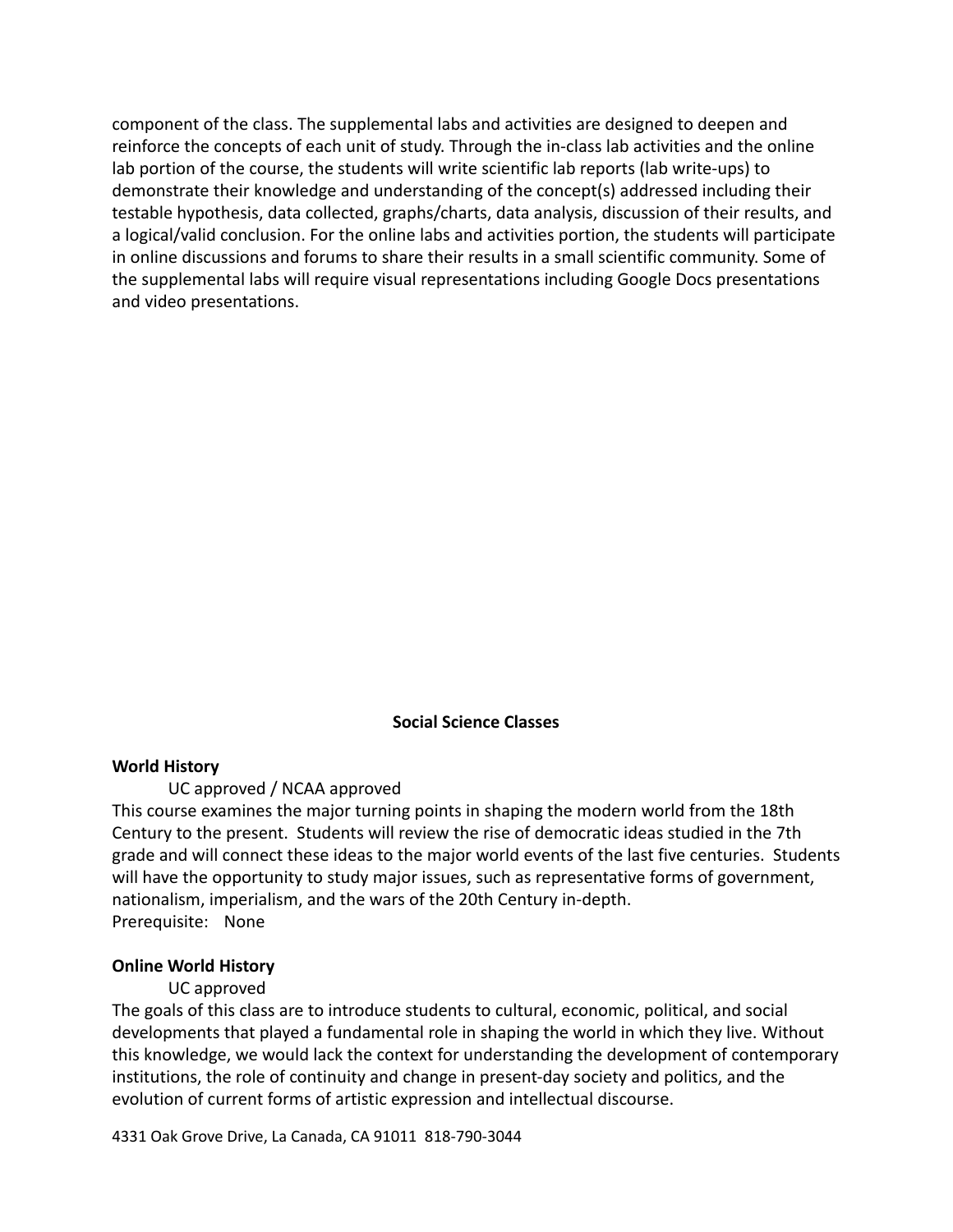The goals of World History are to develop (a) an understanding of some of the principal themes in modern history, (b) an ability to analyze historical evidence and historical interpretation, and (c) an ability to express historical understandings in writing.

The primary way of communication and turning in of assignments will be through the google suite - docs, slides, etc. Each chapter will include a study guide (guided reading questions, paragraph/critical thinking questions, etc.), a powerpoint presentation through google slides, as well as various handouts. Handouts include but are not limited to: primary/secondary sources, political cartoons, videos, activities, group or partner assignments, projects, research, short answer questions, essays and DBQ's.

## **United States History/American History**

# UC approved / NCAA approved

This course examines the major turning points in American History beginning in the late 1800s and into the 21st Century. Students will study the social and cultural effects of a global economy, changes in the ethnic composition of American society, equal rights for all cultures, Constitutional rights, political principles, and the role of the United States as a major world power.

Prerequisite: None

# **Government**

# UC approved / NCAA approved

This one-semester course studies the structure and procedures of federal, state and local government and the fundamental themes of government such as federalism, separation of powers, majority and minority rights. Case studies from current issues are used to exemplify government in action. Students also meet their local representatives. The goal of this course is to ensure that students understand political decision-making and their responsibilities as members of our political system.

# **Online Government**

# UC approved

American Government is a one-semester course (for seniors although not required, but recommended) that helps prepare students to participate in exercising their political responsibilities as thoughtful and informed citizens. Civics provides a basis for understanding the rights and responsibilities for being an American citizen and a framework for competent and responsible participation. Emphasis is placed on the historical development of government and political systems, the importance of the rule of law, the United States Constitution, Federal, State and local government structure, and rights and responsibilities of citizenship, political parties and their functions, as well as foreign governmental structures. Students will actively investigate local, state and national issues, read and participate in discussions, and develop and present classroom projects to class.

## **Economics**

UC approved / NCAA approved This one semester course is an introduction into the concepts of microeconomics and macroeconomics. This course is designed to give seniors an understanding of how our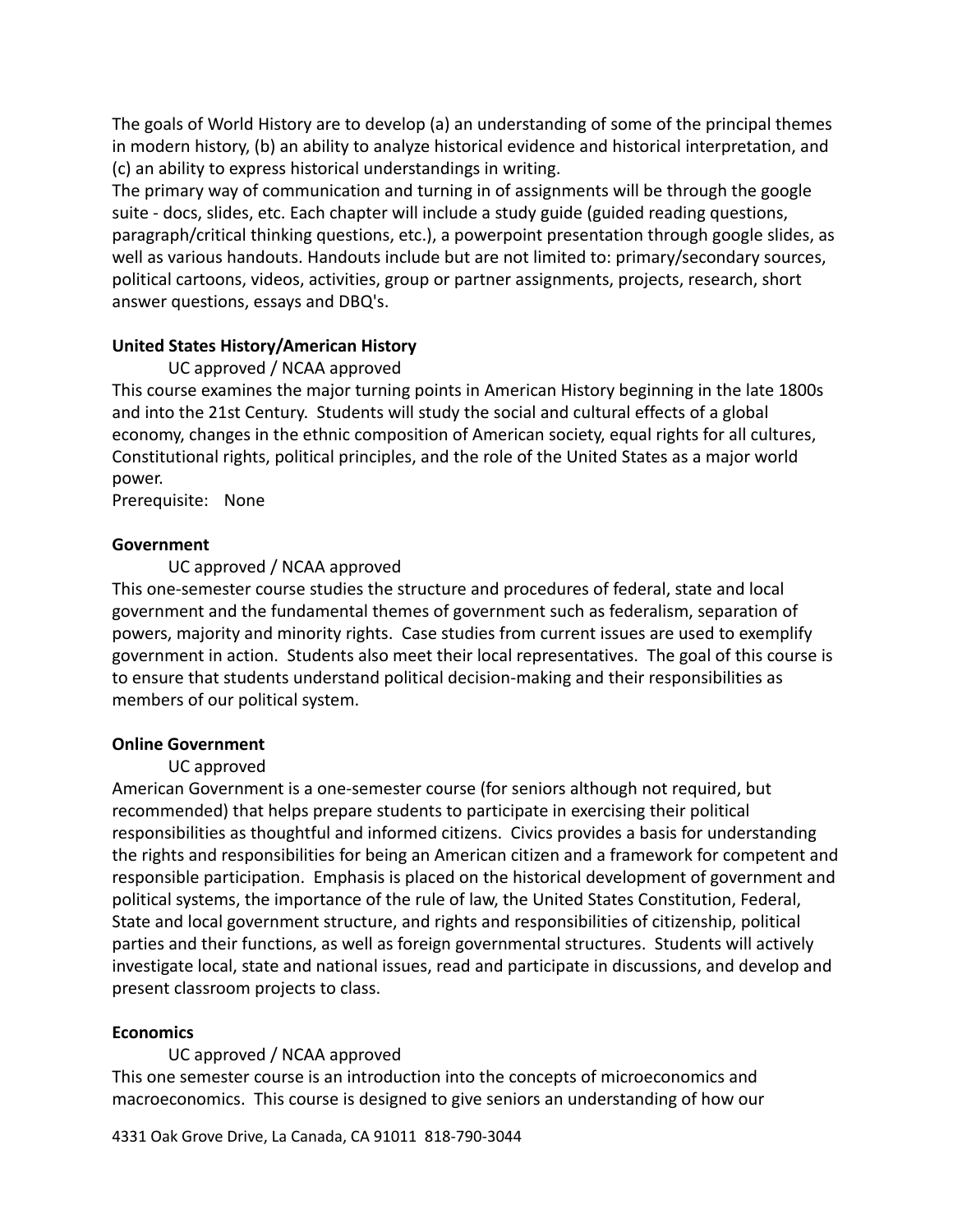economic system functions in relation to our political environment and in an increasing global economy. Current events and case-studies are used to explore topics such as the federal budget and trade deficits.

Prerequisite: None

#### **Online Economics**

### UC approved

Economics is a semester course graduation requirement in which students will focus on how individuals, businesses, and governments make economic choices. This is done at both the microeconomic and macroeconomic level, both of which will be examined in detail. Students will be able to use measurement concepts and methods such as tables, charts, graphs, ratios, percentages and index numbers to understand and interpret relevant data. A major portion of the semester is focused on the law of supply and demand, forms of business, economies ranging from traditional to free market, government finances (federal, state and local), money and prices, inflation and deflation cycles, foreign economies and the effect on U. S. markets. Course Objectives: Students will be become active and critical readers on various types of governmental documents. Students will be able to analyze graphs, charts, interpret data, and maps to help better understand information about U.S. economic and foreign systems. Students will be able to research, collect and organize information in written and oral formats as well as develop strong presentation skills.

### **California History**

## UC approved / NCAA approved

This one-semester elective course focuses on development and establishment of the state of California. Beginning with its Native American History, and continuing to the Spanish influence, Gold Rush and westward movement, this course interrelates the development of the US and world and its impact of California. Several field trips help supplement the extensive classroom studies.

#### **Geography**

#### UC approved / NCAA approved

This course is designed to provide an opportunity for students to study the interaction of man and his environment. The study includes current developments around the world, which effect physical and cultural settings. Emphasis is placed on geographical processes, which effect decisions concerning interrelationships among nations, production and distribution of goods, uses and abuses of resources, and political and economic conditions.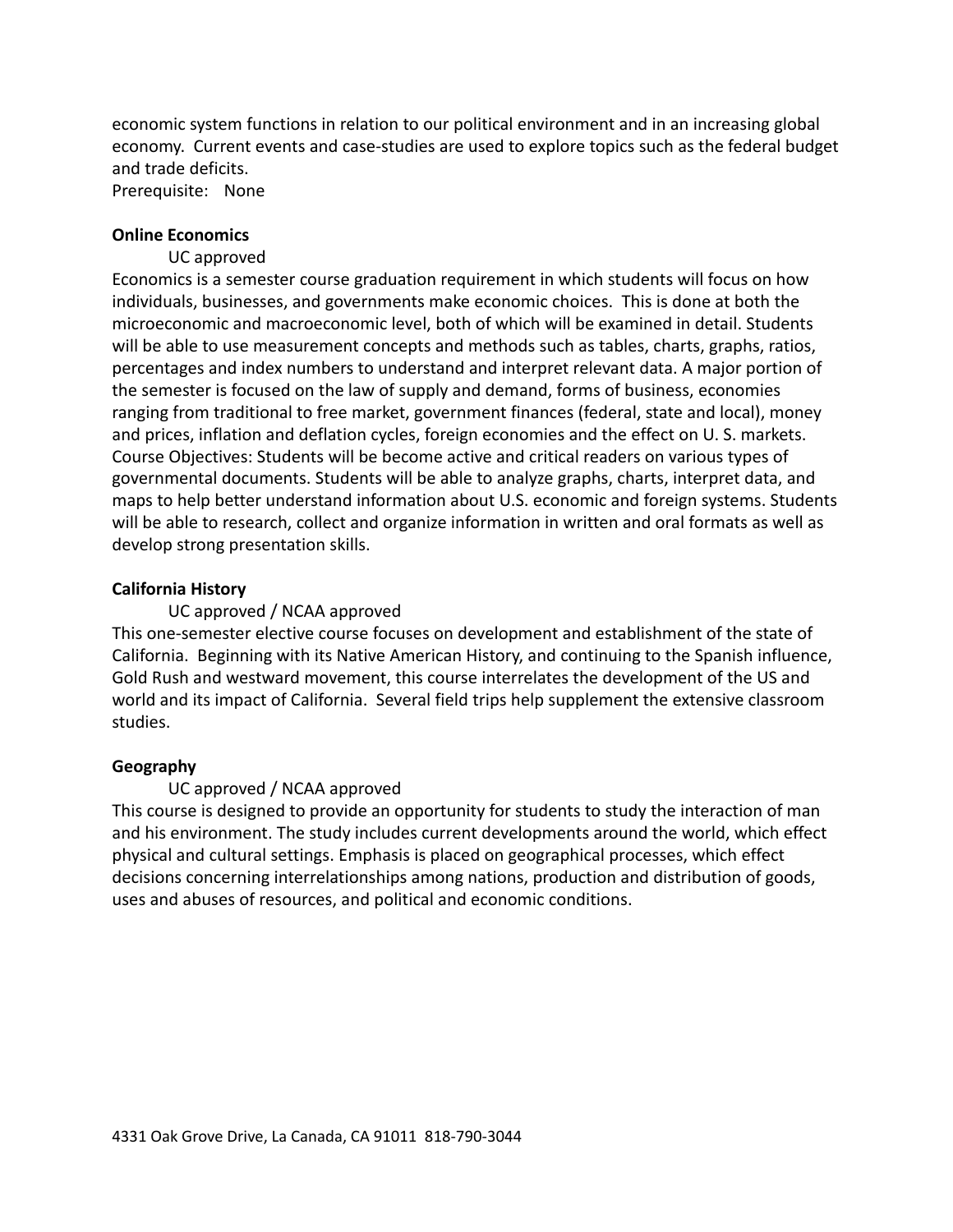## **Foreign Language Classes**

#### **Spanish 1**

UC approved / NCAA approved

In this beginning course, students focus on building a vocabulary base to communicate effectively, basic grammar structures, listening and reading comprehension, and writing. Students will also learn about the Spanish speaking world through the use of primary sources, multimedia materials, and the textbook.

## **Spanish 2**

UC approved / NCAA approved

This course is a continuation of Spanish I, and students will continue to develop speaking and listening skills and broaden their knowledge of grammar. The students are expected to participate in class activities using the Spanish language. Emphasis is placed on improving language skills through the introduction of various tenses, improving oral and written communication skills, and on the study of the Latin culture. Prerequisite: Passing grade in Spanish I or test into the class.

#### **Spanish 3**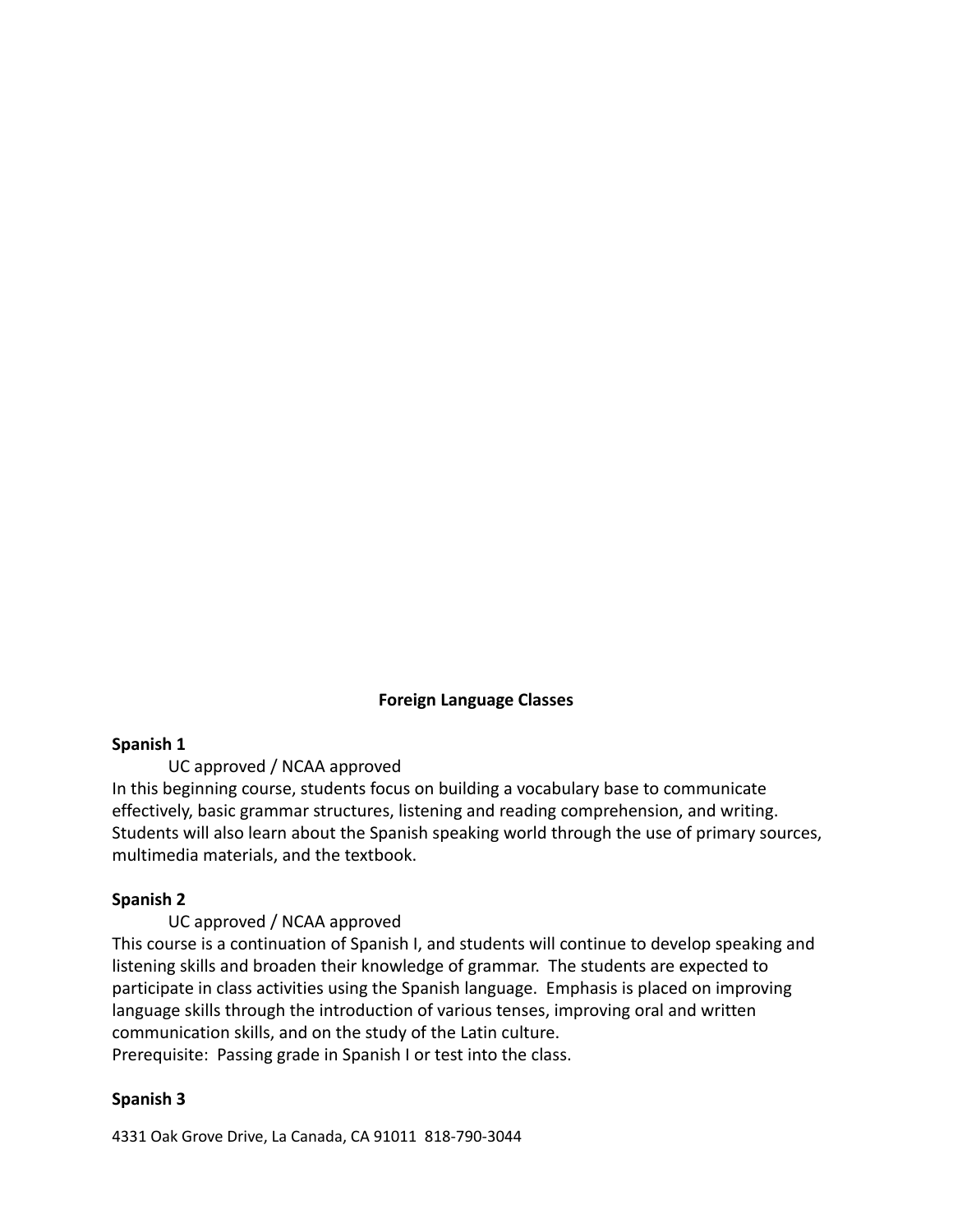## UC approved / NCAA approved

This course is a continuation of Spanish 2 and students are expected to not only communicate verbally in Spanish, but read and write as well. While these skills are developed in Spanish 1 and 2, it is in Spanish 3 that literature, composition, and grammar are particularly emphasized as students are exposed to the cultural history of the Spanish speaking world. Prerequisite: Passing grade in Spanish 2 or test into the class.

# **Spanish 4**

# UC approved / NCAA approved

Emphasis in this  $4<sup>th</sup>$  year course is on developing and improving linguistic skills in grammar, listening and reading comprehension, and writing. Students will read, discuss and write essays, make presentations, and engage in a series of research projects in Spanish while strengthening their knowledge of the Spanish speaking world.

# **AP Spanish Language and Culture**

# UC approved / College Board approved

The AP Spanish Language and Culture course is a rigorous course which provides students opportunities to develop language proficiency across the three modes of communication: Interpretive, Interpersonal, and Presentational. Students learn about culture through the use of authentic materials that are representative of the Spanish-speaking world. Materials include a variety of different media, e.g., journalistic and literary works, podcasts, interviews, movies, charts, and graphs. Some of the works read are short stories published in "Nuevas Vistas" and the following novels: La tierra del tiempo perdido by José María Merino, Senderos Fronterizos by Francisco Jimenez, and Marianela by Benito Pérez Galdós.

AP Spanish Language and Culture is a language acquisition course designed to provide students with the necessary skills and intercultural understanding to enable them to communicate successfully in an environment where Spanish is spoken and as such, is an immersion experience requiring almost exclusive use of Spanish, a requirement which class participation grades reflect

## **French 1**

# UC approved / NCAA approved

This course is an introduction to French language and culture. Pronunciation, vocabulary, grammar and hearing/speaking skills are stressed. No previous background in French is necessary

## **French 2**

# UC approved

This course is a continuation of French 1, covering in greater depth conversational skills, vocabulary, grammar and culture. The second year of foreign language study is often considered the most difficult.

Prerequisite: A "C" or better in French 1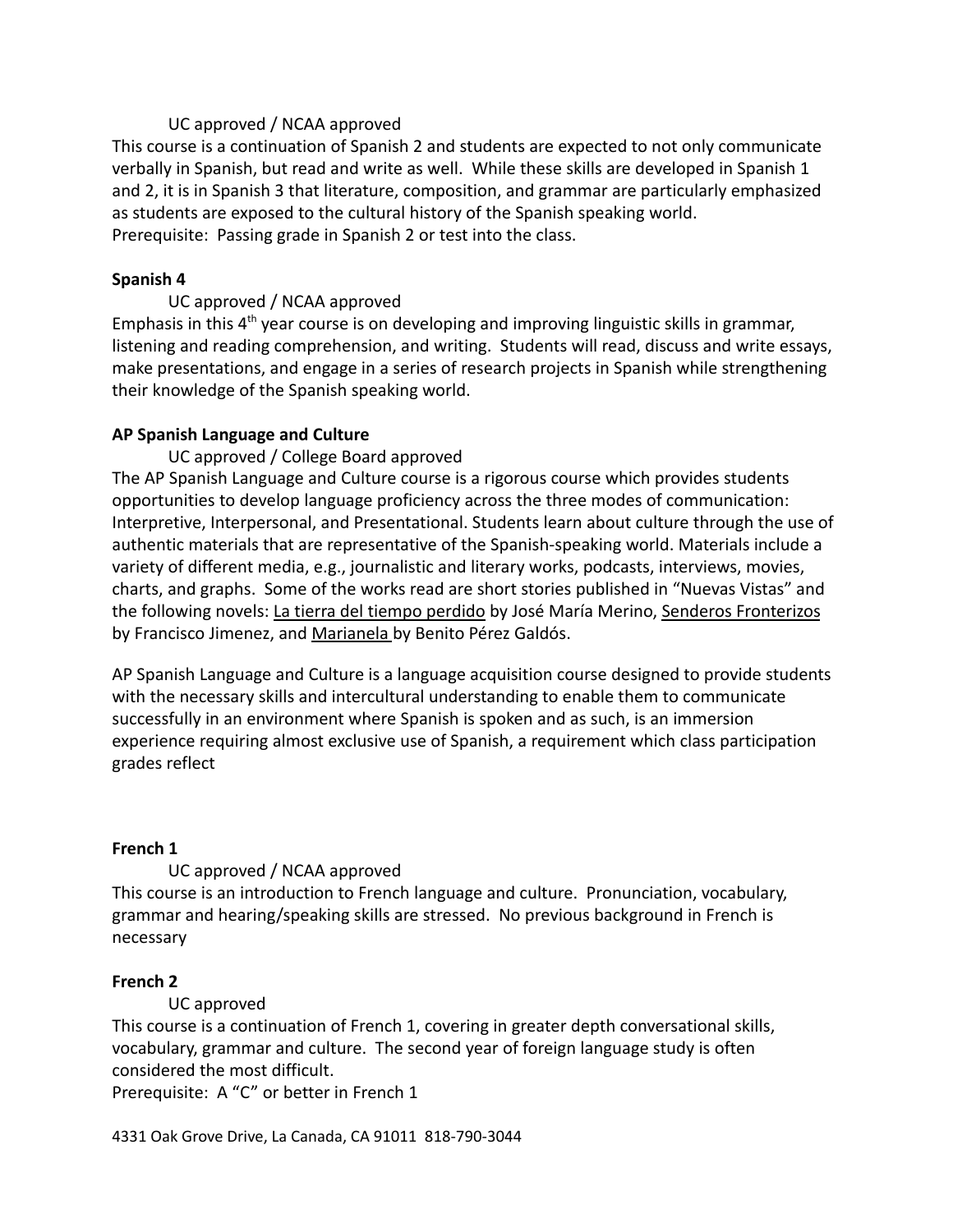## **French 3**

# UC approved

French 3 is designed for students who have completed French 1 and French 2 . Students will learn how to communicate in French and write in different tenses. The course is conducted primarily in French with the goal of attaining proficiency in the areas of listening. They will strengthen their knowledge already acquired in the previous 2 years. The focus of the course will be on reading, speaking correctly with correct use of grammar. The course with emphasis on current events, cultural topics, literature, history in France. Prerequisite: A "C" or better in French 2

## **French 4**

## UC approved

The course is taught mostly and gives students the opportunity to demonstrate proficiency in the French language. Students study the culture and history of France. French as a fluid language is the goal in this course with the use of accurate and natural use of the language. Reading, writing, listening, and speaking skills are all emphasized throughout the various themes and the language used in real-life settings.

Prerequisite: A "C" or better in French 3

## **German 1**

## UC approved / NCAA approved

This course introduces student to concepts of the German language (vocabulary, grammar, pronunciation, and usage). The people, geography, and custom of German speaking countries are also included.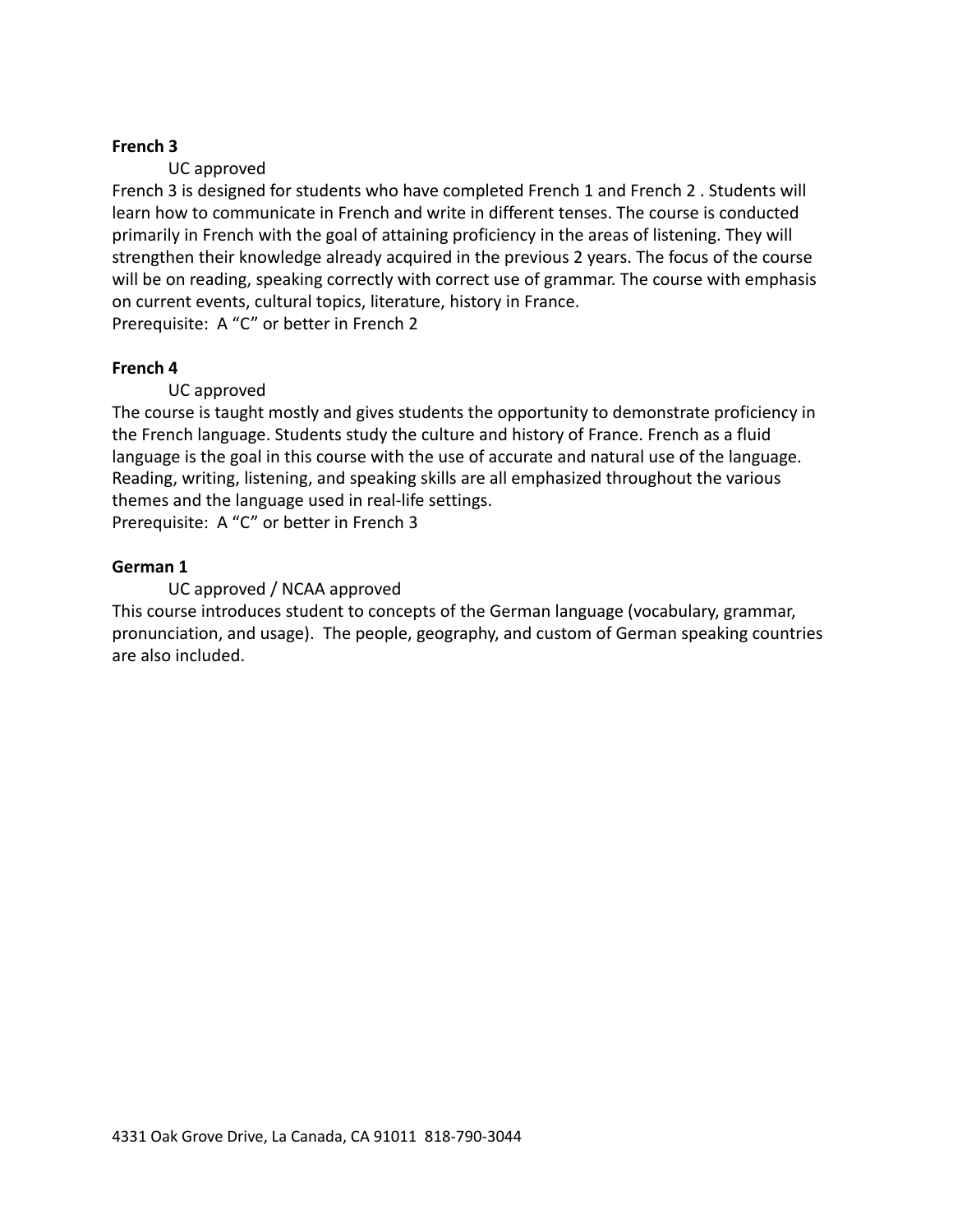## **Fitness Classes**

## **Physical Education**

This course offers a personalized fitness program for a healthy lifestyle through selected recreational and post-high school activities. The breakdown of these activities build upon what the student already knows about strengthening, motor coordination, cardiovascular-fitness, and muscle tone. In team activities, students develop an understanding and an appreciation of each person's part of the activity as well as their own by taking into account each person's strengths and weaknesses. In addition, students learn to strategize and predict outcomes for different situations during the recreational and team activities. It is particularly through the team and recreational activities that a student's self-image and personal and social development may be enhanced or destroyed therefore, building a strong foundation (strength and conditioning) to achieve some measure of success for the activity is carefully considered.

## **Independent PE**

There are several components and concepts that are included in this program: endurance through cardio fitness, eye-hand and eye-foot coordination, movement patterns, rhythm, dance, balance, muscular strength, social interaction, self responsibility and group dynamics. Students are required to complete 60 hours of physical activity to earn 1 semester of PE credit. Students must accumulate the hours with an instructor, coach or other certified fitness professional and have verification of hours completed.

## **Health**

This required semester course will emphasizes the practical application of knowledge to healthful daily living. Wise decision-making skills are developed as students explore health related areas such as wellness, mental health, nutrition, eating disorders, physical fitness, substance abuse, human sexuality, growth and development, reproductive health, communicable diseases including sexually transmitted diseases and HIV/AIDS, abuse and violence prevention, sexual harassment, and consumer health decisions. Students are encouraged to take personal responsibility in making healthy decisions in regard to their physical and emotional well-being. Personal assessments, role-playing, problem solving, and many hands on activities reinforce the learned material.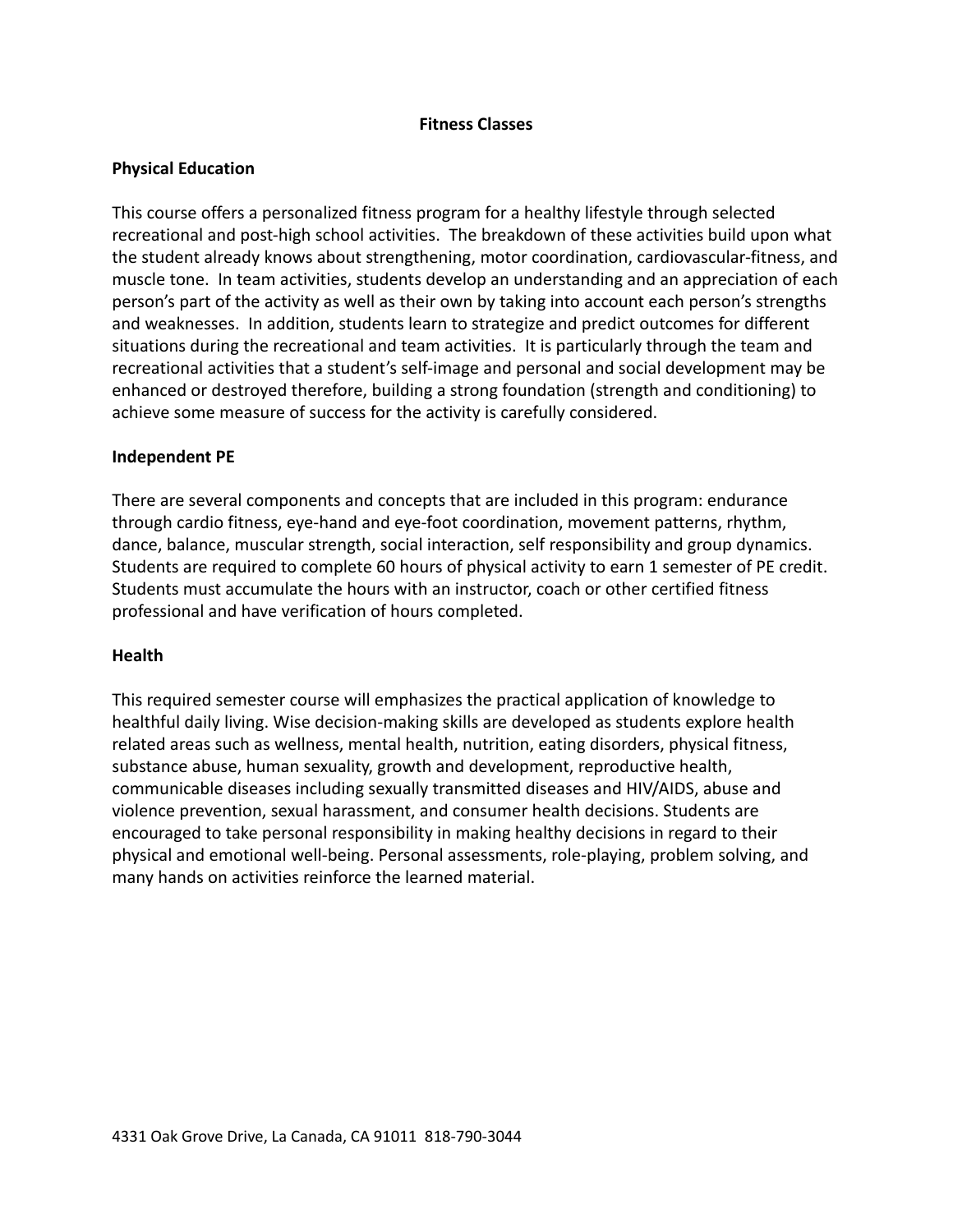### **Art Classes**

### **Art**

Provides a variety of experiences for both the beginning and intermediate student in art concepts and techniques. Includes study in drawing, painting, design, color theory, basic elements and principles of art. Effort is made to provide individual instruction to match student interest and skills.

Grading: Based on artwork assignments, participation and portfolio of projects Books: Teacher's discretion

#### **Advanced Art 1**

UC approved

Provides sequential learning in a variety of drawing techniques and media. Students have the opportunity to work in areas of visual art that they have a strong interest in. Visits to artist studios and /or museums is at teacher's discretion.

Prerequisite: A "B" or better in Basic Art I and the recommendation of the teacher or a portfolio review.

Grading: Based on artwork assignments, final portfolio, project and participation Books: Teacher's discretion

#### **Theater Arts**

UC approved

The Performance Arts course is designed to be an introduction to theater. We will begin with the basics of movement on stage, stage directions, and working with others on set. Students will learn about creating characters and developing scenes. They will explore the technical side of theater as well, including set design, lighting, sound, costumes, makeup, and props. They will also explore other forms of visual entertainment such as musical theater, film, and television. This course will culminate with the performance of *Freak the Mighty*.

#### **Art Appreciation**

UC approved

This course explores art in many forms as well as historical timeline of different art including their cultural connections. Students study the different media and methods of art from the beginning to modern art. Another goal of this course is for students to appreciate concepts, techniques and history of art.

#### **Introduction to Design**

#### UC approved

This class is an introduction to the fundamental use of design principles. The student will be made familiar with Adobe desktop publishing software in a Mac environment and how to use these tools to create pleasing, effective and communicative designs.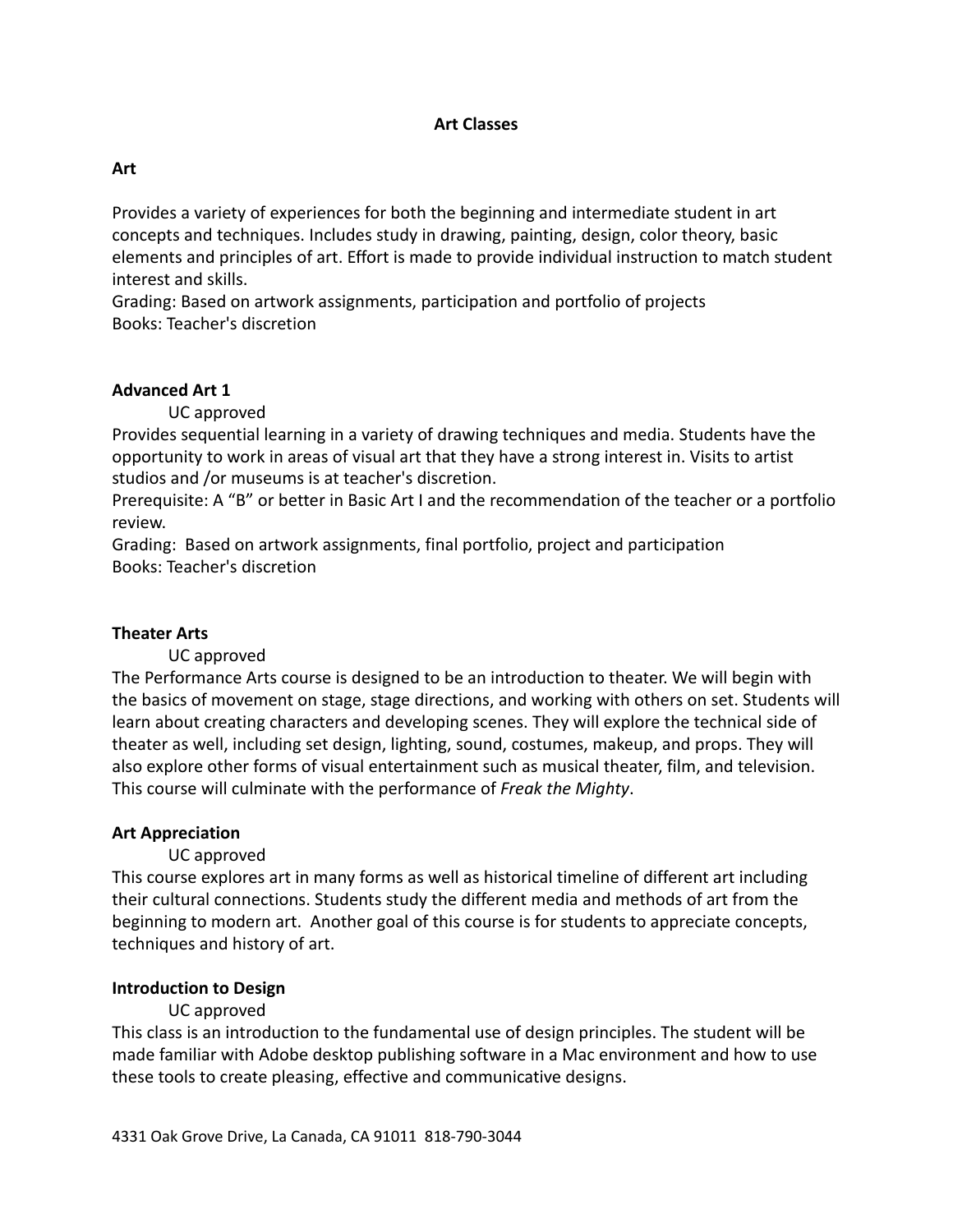Subjects included are lecture and discussion of color, resolution, pixels, vectors images enhancement, layout, visual organization, visual hierarchy, typography, theory, practice and technology, as they pertain to the field of graphic design.

A number of projects will be a practical means of achieving higher proficiency and certainty in areas studied in this course.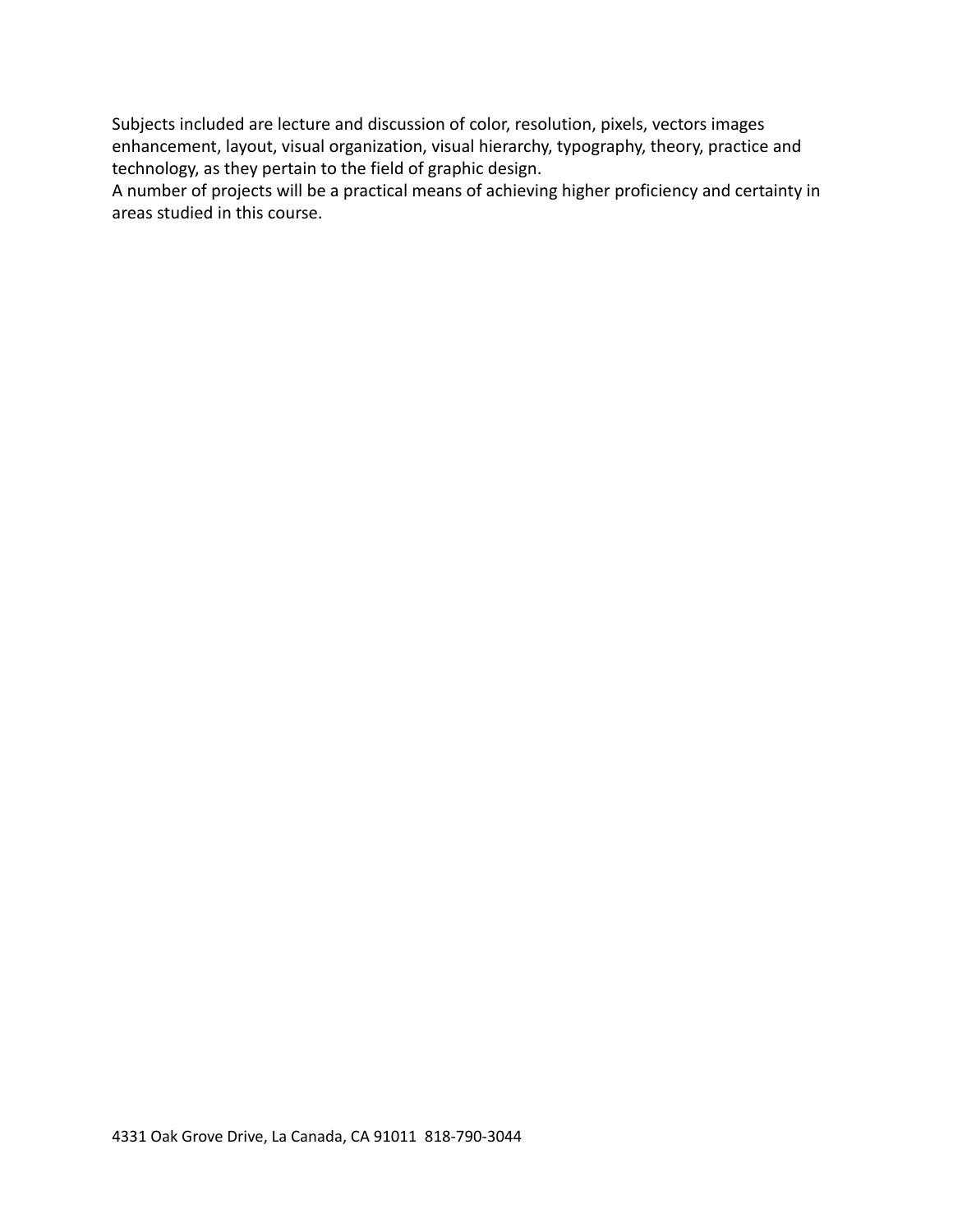### **Electives**

## **Directed Studies**

This course as a means to improve your academic success in high school. In the classroom, students will able to complete assignments, organize information and start projects. Students will also have the availability to meet with teachers (pre-arraigned) during class to cover any material they need help with. It is extremely important that students use this time wisely and complete as much homework as possible. Once completed, students may read, free write, or work on other projects. They may not use their phones or any other electronic device unless it is for educational purposes. If they fail to abide by this policy, I will ask parents to keep phone or computer at home. Grading Policy: 40%-Assignment Completion

30%-Organization (homework, backpack, folder, locker) 20%-Citizenship (following classroom rules)

TA in any area the teacher sees fit to have a student help complete.

10%-Attendance/Participation

# **Teacher Assistant (TA)**

A teacher assistant helps a teacher in many areas and varies daily. Some duties may include making phone calls, taking and sending messages, locate and re-arrange materials/office, mail newsletters, promotional material, and other information, Set up and maintain paper and set up and maintain filing systems for records, correspondence, and other material. Take dictation in shorthand or by machine, and transcribe information, conduct searches to find needed information, using such sources as the Internet, operate office equipment such as fax machines, copiers, and phone systems, and use computers for spreadsheet, word processing, database management, and other applications. This is not an extensive list. Teachers utilize their

## **Computer Science**

## UC approved

Students create computer programs that develop problem-solving skills. They will learn programming, computer terminology, computer hardware and software and the applications of many programs including Microsoft applications, Apple applications and 3-D printing. This course also teaches the integration of other subject areas and the use of these programs.

## **Sociology**

## UC approved / NCAA approved

This elective course will allow students to study basic sociological principles while learning the various techniques of measuring and observing sociological patterns of human behavior. Contemporary social problems and how they affect the quality of life in the United States are also included in this course. Students are given ample opportunity to explore the complex sociological factors of their lives, enabling them to become competent adults.